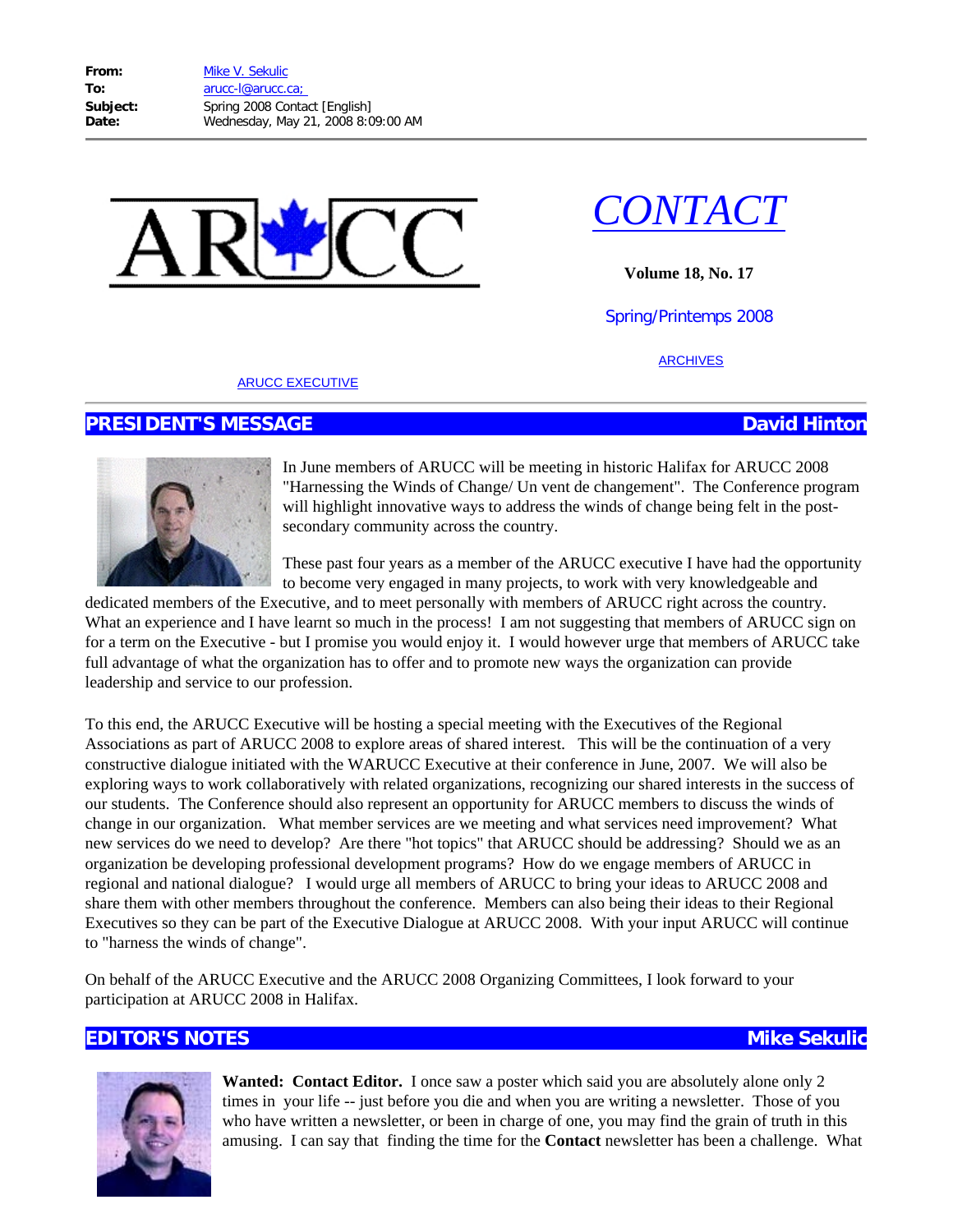

*has not* been a challenge has been the timely contribution of fellow executive members, and other contributors, to the content of contact. Do you remember the last time when you left a

position and they had to hire two people to replace you? Well, maybe this isn't quite the same thing, but we would like to hire, on a contract basis, an editor Contact. This person would work with the new Vice-President to gather content from the executive, member contributions, and see the association newsletter comes out in a timely basis. This balancing of duties will help the Vice-President focus on membership and enhancing service to members. So, if you are eager, enthusiastic, want to earn some extra income and have some experience in newsletter publishing, please contact me, or any member of the executive!

On the matter of service to members, we have been trying a new and novel method to collaborate on the **Contact** newsletter, a method which may have broader application for multi-institution or national collaboration. This newsletter was edited in 'Google Docs', a web based word processor (one application of a suite of applications) Google makes available free of charge. You can invite collaborators, viewers, and can contribute as individuals to a document or publication and so if you have a need to do this type of work, I would encourage you to try Google Docs and see if it works for you (as a matter of public disclosure, I don't have any stock in Google, yet).

At ARUCC 2008 we will launch several service enhancements. The first is more of an infrastructure enhancement as we are currently moving web content from the UNB server, where we have hosted www.arucc.ca, to a 3rd party provider. While this does involve a small hosting fee, a third party service will offer stability and 'national access' to the important information tools we use to communicate and share information as an association. As new executive come on board they will have access to infrastructure that is not tied to member on the executive, and that executive member's institution. The next significant enhancement will be a repository of ARUCC survey results from the last several years which will be accessible by members. Members will also be able to contribute survey results to the [www.arucc.ca.](http://www.arucc.ca/) It is our hope that this shared electronic library of topical, national issues and concerns will be of great value to all members.

So, with this as my last Contact as Editor, I would like to thank the Arucc Executive and all the individuals who contributed content to our national newsletter. I hope one of you, or perhaps someone you know, will be able to step forward and assist our incoming Vice-President with **Contact.** Please email me at [sekulic@ucalgary.ca](mailto:sekulic@ucalgary.ca) if you can help with Contact, or if you have any questions or comments on the member service enhancements we will be launching. See you in Halifax at ARUCC 2008!!

## ARUCC 2008 BIENNIAL GENERAL **ASSEMBLY**

## **ARUCC EXECUTIVE**

## **ARUCC Biennial General Assembly Agenda**

**12 noon on June 27th, 2008**

## **Halifax, Nova Scotia**

- 1. Call to order
- 2. Approval of agenda
- 3. Approval of minutes of the 27<sup>th</sup> General Assembly, Montreal, Quebec, June 29<sup>th</sup>, 2006
- 4. President's report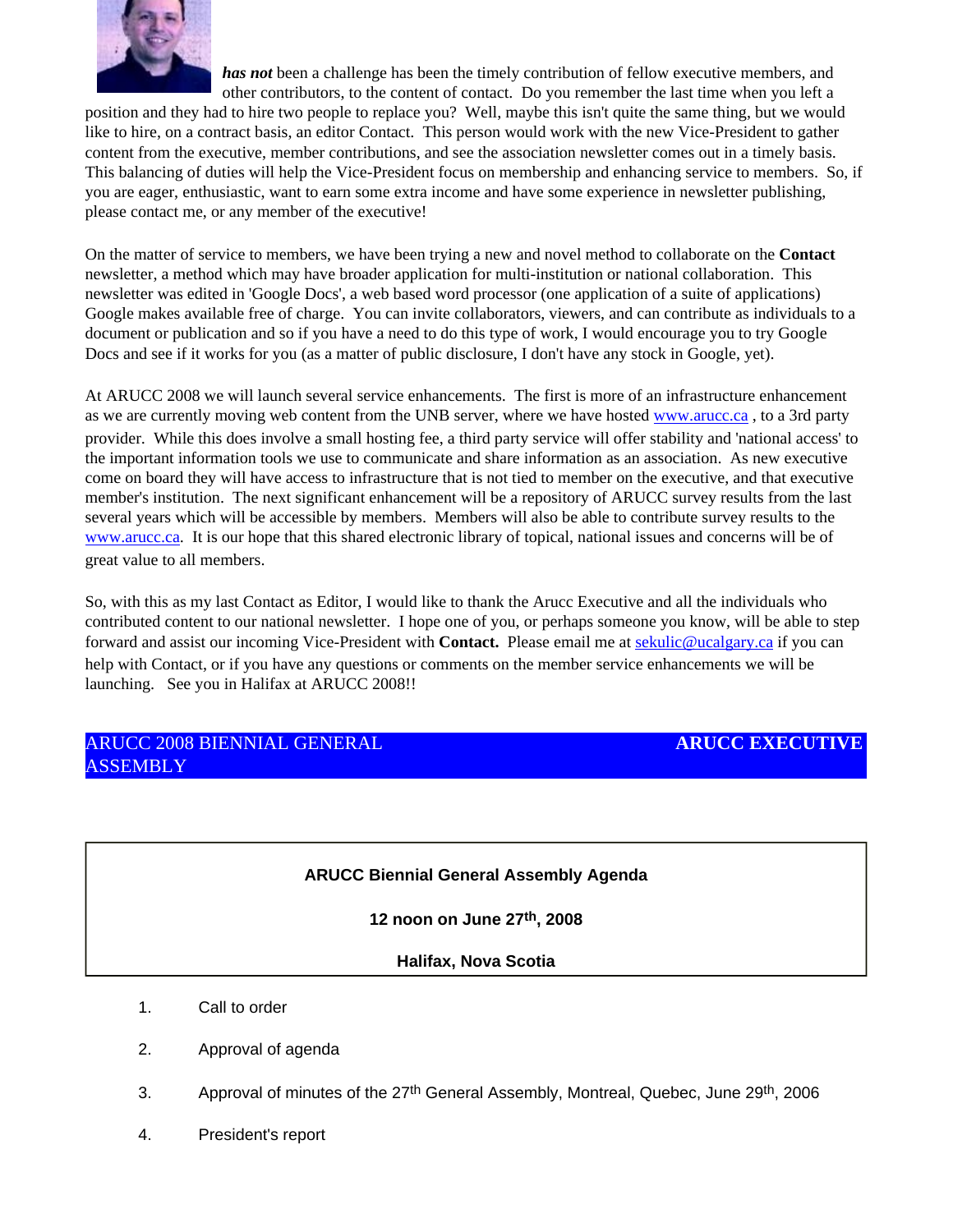- 5. Treasurer's report
- 6. Revisions to Constitution and By-Laws
- 7. Presentation of Honorary Members
- 8. Presentation of ARUCC Outstanding Achievement Award
- 9. Special recognition of services to ARUCC
- 10. Nomination report
- 11. Elections
- 12. New business
- 13. Closing remarks
- 14. ARUCC 2010 conference announcement
- 15. Adjournment

# **PROPOSED AMENDMENTS - ARTICLE V Executive Committee**

## **Proposed Amendment to Constitution Article V - Executive Committee**

## **Summary of Amendments:**

The ARUCC Executive Committee proposes that commencing with the 20010-12 term, the membership of the Executive Committee be revised to:

1. Include two (2) Regional Representatives from Ontario, one nominated by the Ontario Universities Registrars Association (OURA) and one by the College Registrars Association (CRALO).

2. No region shall have more than three (3) representatives on the ARUCC Executive in any given term.

3. The ARUCC Executive may from time to time invite representatives from a region(s) as resources as may be appropriate.

## **Background:**

The Regional Registrars' Associations are invited to submit nominations for the position of Vice-President and/or a Regional Representative. The respective Associations in the Western and Atlantic Regions as well as Quebec represent most postsecondary education institutions the college and university sectors. However, in Ontario there are two such Associations, OURA and CRALO representing the Colleges and Universities. ARUCC has been well served by members from both Associations as named members of the Executive and Ontario Regional Representatives. The Executive notes as well the increasing number of colleges from Ontario who are now Regular Members of ARUCC. The intent of the proposed amendment is to ensure that the respective Associations representing the college and university sectors in Ontario are appropriately represented on the Executive Committee.

The Executive is also aware of the long standing tradition of regional balance on the Committee. Given the regional requirements for the Past President, President and Vice-President, at least three regions will have two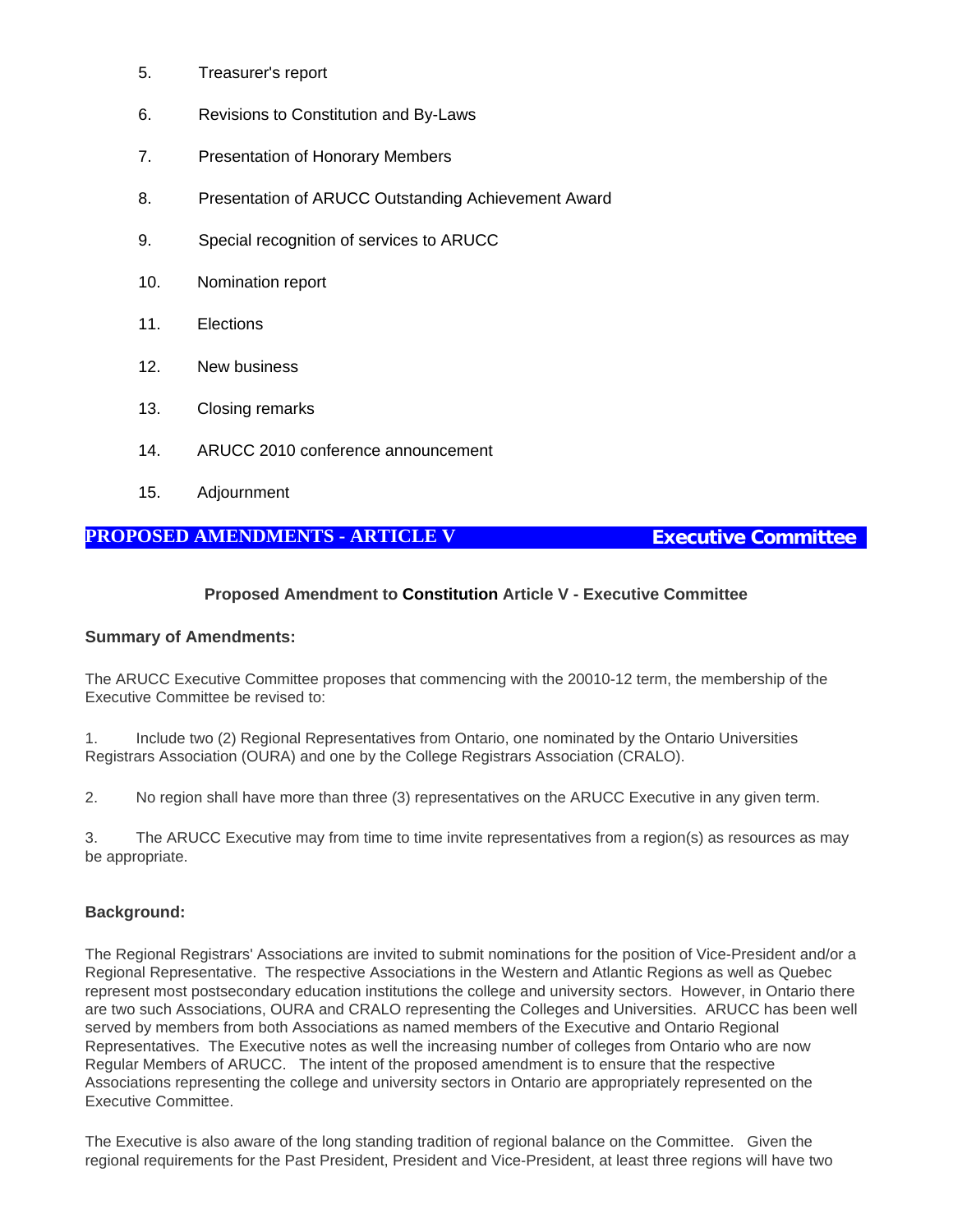representatives on the Executive during a term. Further, one region may have three representatives by virtue of the Secretary. To illustrate this point, the current ARUCC Executive includes three representatives from Quebec; two representatives from both the Atlantic and Western regions; one representative from Ontario. The intent of the proposed amendment is to ensure that regional balance is maintained even with the addition of a new Ontario Regional Representative.

Finally, the Executive has from time to time found it helpful to invite individual members of ARUCC to assist the Executive with particular matters or projects. The Executive feels that this practice should be so noted in the ARUCC Constitution.

### **Proposed Edits:**

Following are the proposed edits to ARTICLE V, Sections 1 and 2 recommended for adoption by the ARUCC membership.

#### **ARTICLE V - EXECUTIVE COMMITTEE**

Section 1 - Composition

The Executive Committee shall consist of the following members:

- i) President
- ii) Past President ('ex-officio')
- iii) Vice-President
- iv) Secretary/Treasurer

v) *Four Five* Regional Representatives - one from each of the following regions: Atlantic Provinces, Quebec, *Ontario* the Western Provinces, and *two from Ontario*.

vi) No region shall have more than three representatives on the Executive Committee in any given term.

#### *vii) The Executive from time to time may invite individual members of ARUCC to assist the Executive with particular matters or projects. Such individuals will not be voting members of the Executive Committee.*

Section 2 - Election of Officers

 a) The President normally shall be the Vice-President from the previous term. The Vice-President is nominated on even years by the regions on a rotating basis in the sequence Western Provinces, Ontario, Quebec, Atlantic Provinces.

 b) The immediate Past President normally shall be the Chair of the Nominating Committee. The Chair shall appoint four other members, one from each region.

 c) A minimum of two months prior to the date of the General Meeting, the Nominating Committee shall distribute to the appropriate Executive Committees for the Regional Registrars' Associations *(WARUCC, OURA, CRALO, CREPUQ, and AARAO)* an invitation to submit nominations for the position of Vice-President and/or a Regional Representative, as well as nominees to the position of Secretary/Treasurer.

 d) In the event of the nomination of more than one individual to the position of Secretary/Treasurer, the Nominating Committee will select one individual for the proposed slate of officers to be presented at the General Meeting.

 e) Nominations for any position may be accepted from the floor at a General Meeting. In the event of the nomination of more than one individual for any of the positions an immediate vote shall be called, by institution, with only those Institutional Members in attendance at the General Meeting granted the right to vote. The Executive Officers will be elected by a simple majority of those present and voting.

 f) Balloting shall be supervised, and votes tabulated, by no less than two (2) Regular Members appointed by the Executive Committee.

Executive Committee members must be designated as a Regular Member by an Institutional Member of the Association.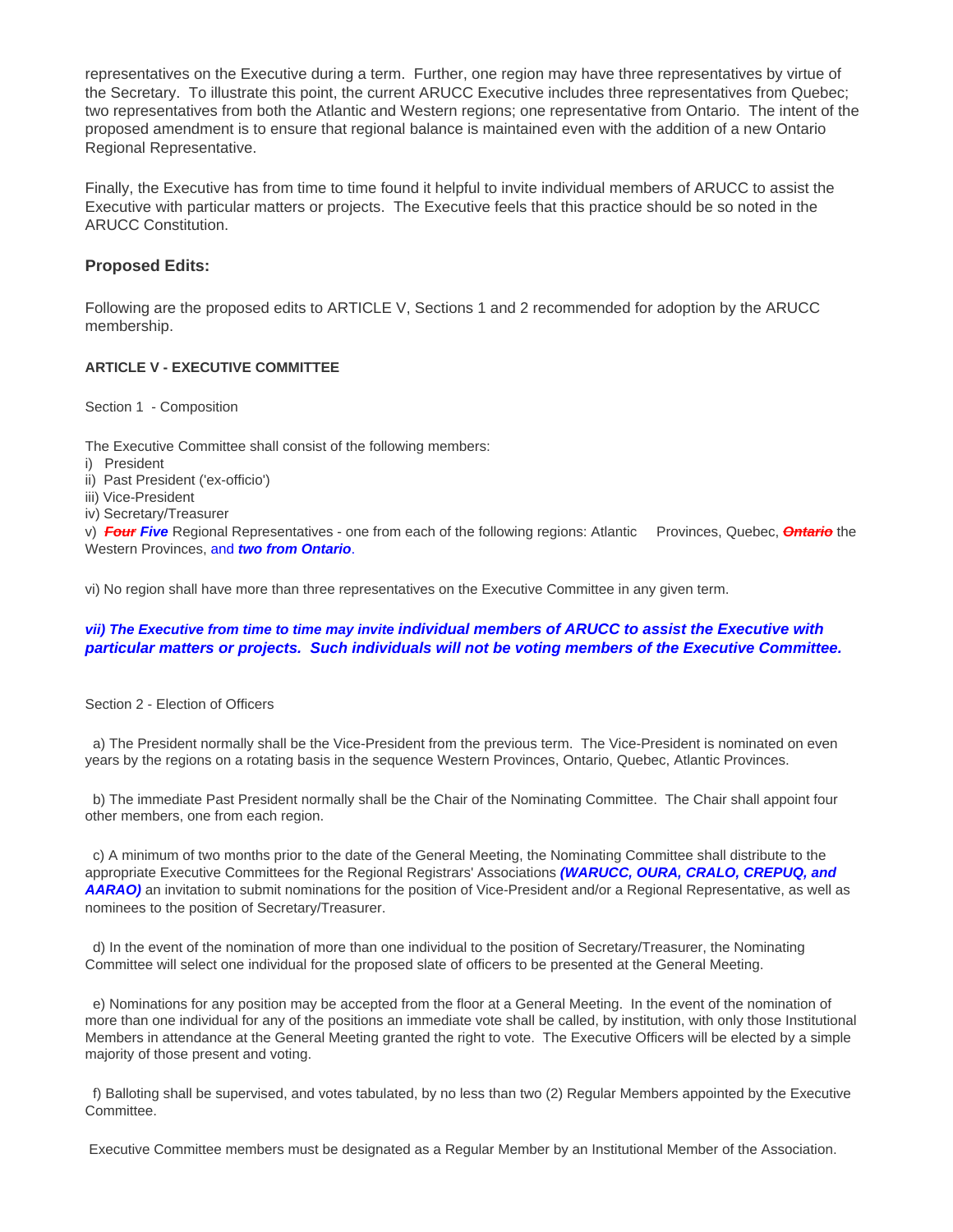# **PROPOSED AMENDMENTS BY\_LAWS I, V and VI**

**Proposed Amendment to By-Law I - Fees, By-Law V - Communication: Section 1-2-3 - Official communication, Newsletter, Membership Directory -- By-Law VI - Amendments.**

#### **Summary of Amendments:**

The proposed amendments reflects the changes of the association's practices, from paper communications and services through electronic communication and services.

#### **Background:**

The 2004-06 ARUCC Executive Committee undertook to revise the ARUCC web site as the primary source for information on ARUCC, including the ARUCC Membership Directory. A web ARUCC Membership Directory was introduced and includes information on ARUCC Regular, Associate and Corporate Member Institutions, Associations and Corporations. The Directory is a self-serve format, allowing the primary contact for each Regular Member Institution to maintain and update institutional contact information and member listings. With the introduction of the web directory, production of the hard-copy directory was ended.

Other amendments are needed such as : reflecting the new reality of electronic communication and the need to eliminate any additional fees to members within an institution since most if not all information and services are transmitted through the Web without related printing costs.

#### **Proposed Edits:**

Following are the proposed edits to By-Law I - Fees, By-Law V - Communication: Section 1-2-3 - Official communication, Newsletter, Membership Directory -- By-Law VI - Amendments.

#### **BY-LAW I - FEES**

#### **Section 1**

The Executive Committee shall make recommendations concerning Institutional membership fees **(see annex)** at the General Meeting for ratification by the Association. The general fee structure shall be reviewed at the end of each six-year period, the first such review taking place before the Annual Meeting of 2002

#### **Section 2 - Institutional Members**

Commencing June 26, 2002, the total operating revenue reported to Statistics Canada for each **institutional member** during 2000-01 shall determines the base institutional fee **(see annex)** and the number of individuals each institution may declare as Regular Members. Institutional fees will be adjusted annually on July 1 by the average Consumer Price Index (CPI) for the preceding twelve months in order to determine the base institutional fee for the subsequent year.

For new institutional members, fees will be established by matching the total operating revenue for the institution during 2000- 01 to a comparable on-going member's current fee and Regular Member entitlement.

#### **Section 3 - Associate Members**

The fee for Associate Members **(see annex)** and the number of individuals each instititution/organization may declare as Associate Members shall be as determined by the Executive Committee from time to time.

#### **Section 4 - Corporate Members**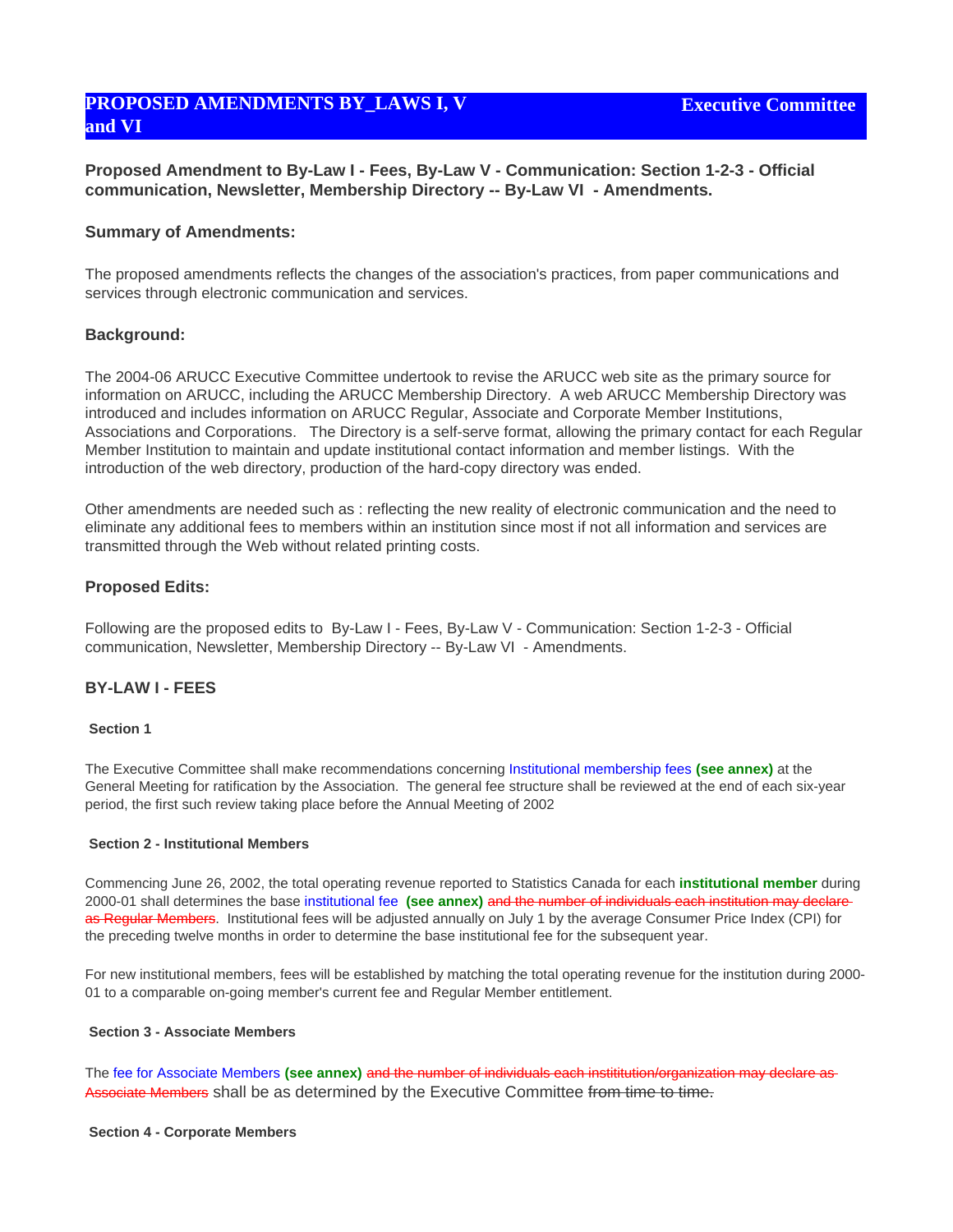The fee for Corporate Members **(see annex)** and the number of individual representatives may declare as Corporate Members shall be as determined by the Executive Committee from time to time.

#### **BY-LAW V - COMMUNICATION**

Section I - Newsletter **Official Communication**

**Communication required by the constitution, bylaws or for the general operation may be electronic communication, and such communication will be considered official.**

 Normally, a Regular Member of the Association shall be appointed by the Executive Committee as Editor of the Association's newsletter, CONTACT.

The term of office for the Editor shall be two years. The Editor may be re-appointed.

 The Association's newsletter normally shall be produced three (3) times per annum. The Editor, who is responsible to the President for content of the newsletter, will submit copy to the President for approval prior to publication.

 Responsibility for the submission of material to CONTACT shall be shared by the President and the Regional Representatives.

The Editor has the right to edit any submission. However, notwithstanding the approval of the President, in the event of a substantial change to any article, the Editor must contact the contributor and allow time for review of the revised material. A budget, prepared by the Editor, detailing the production expense of the newsletter must be submitted for approval by the Executive Committee on an annual basis.

Section 2 - Membership Directory Newsletter

Normally, a Regular Member of the Association shall be appointed by the Executive Committee as Editor of the Association's newsletter, CONTACT.

The term of office for the Editor shall be two years. The Editor may be re-appointed.

The Association's newsletter normally shall be produced three (3) times per annum. The Editor, who is responsible to the President for content of the newsletter, will submit copy to the President for approval prior to publication.

Responsibility for the submission of material to CONTACT shall be shared by the President and the Regional Representatives.

The Editor has the right to edit any submission. However, notwithstanding the approval of the President, in the event of a substantial change to any article, the Editor must contact the contributor and allow time for review of the revised material. A budget, prepared by the Editor, detailing the production expense of the newsletter must be submitted for approval by the Executive Committee on an annual basis.

#### **Section 3 - Membership Directory**

A directory of Association members shall be published and updated every two years in September by the Secretary/ Treasurer working under the direction of the Vice-President. The Directory shall also **and** be available on the Association's web site and shall include a listing of the current membership with institutional and email addresses as well as other Association information as determined by the Executive Committee from time to time. **It is the responsibility of the member institution to ensure the accuracy of their listing in the membership directory.**

#### **BY-LAW VI - AMENDMENTS**

Section 1

These by-laws may be amended at any General Meeting or by mail **electronic** ballot.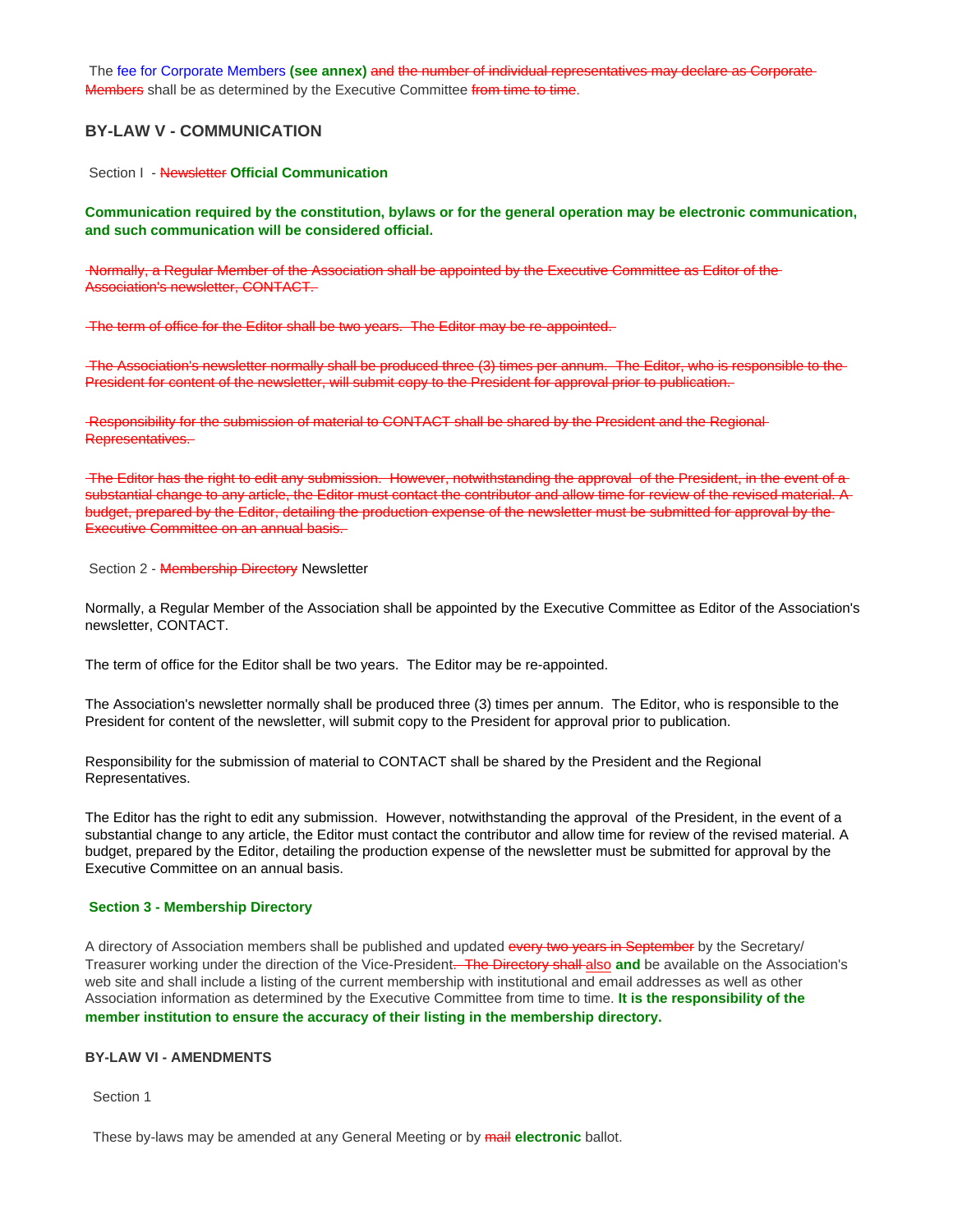a) A majority of the voting members is required provided that a notice of the proposed amendment has been forwarded by the Executive Committee to each institutional member at least sixty calendar days before a General Meeting or due date for returning ballots.

 b) An amendment not proposed as in By-Law VI a) prior to a General Meeting may be adopted by a four-fifths vote of institutional members present and voting.

# **FRAIS D'INSCRIPTION**

# **MEMBERSHIP FEES**

| <b>Membres institutionnels</b><br><b>Institutional Members</b> | <b>Frais annuel</b> |
|----------------------------------------------------------------|---------------------|
|                                                                | <b>Yearly Fee</b>   |
| Revenu total d'Opérations (\$000m)                             |                     |
| Total Operating Revenue (\$'000s)                              |                     |
| $0 - 4,499$                                                    | 115,01 \$           |
| $4,500 - 6,599$                                                | 159,74 \$           |
| 6,600 - 10,999                                                 | 191,70\$            |
| 11,000 - 16,499                                                | 230,03 \$           |
| 16,500 - 21,999                                                | 268,36 \$           |
| 22,000 - 33,299                                                | 306,71 \$           |
| 33,300 - 44,399                                                | 345,06 \$           |
| 44,400 - 55,499                                                | 383,39 \$           |
| 55,500 - 82,999                                                | 421,73 \$           |
| 83,000 - 110,999                                               | 460,06 \$           |
| 111,000 - 166,499                                              | 498,41 \$           |
| 166,500 - 221,999                                              | 536,75 \$           |
| 222,000 - over                                                 | 575,08 \$           |
| <b>Membres associés</b>                                        | 100,00\$            |
| <b>Associate Members</b>                                       |                     |
| <b>Membres corporatifs</b>                                     |                     |
| <b>Corporate Members</b>                                       | 500,00\$            |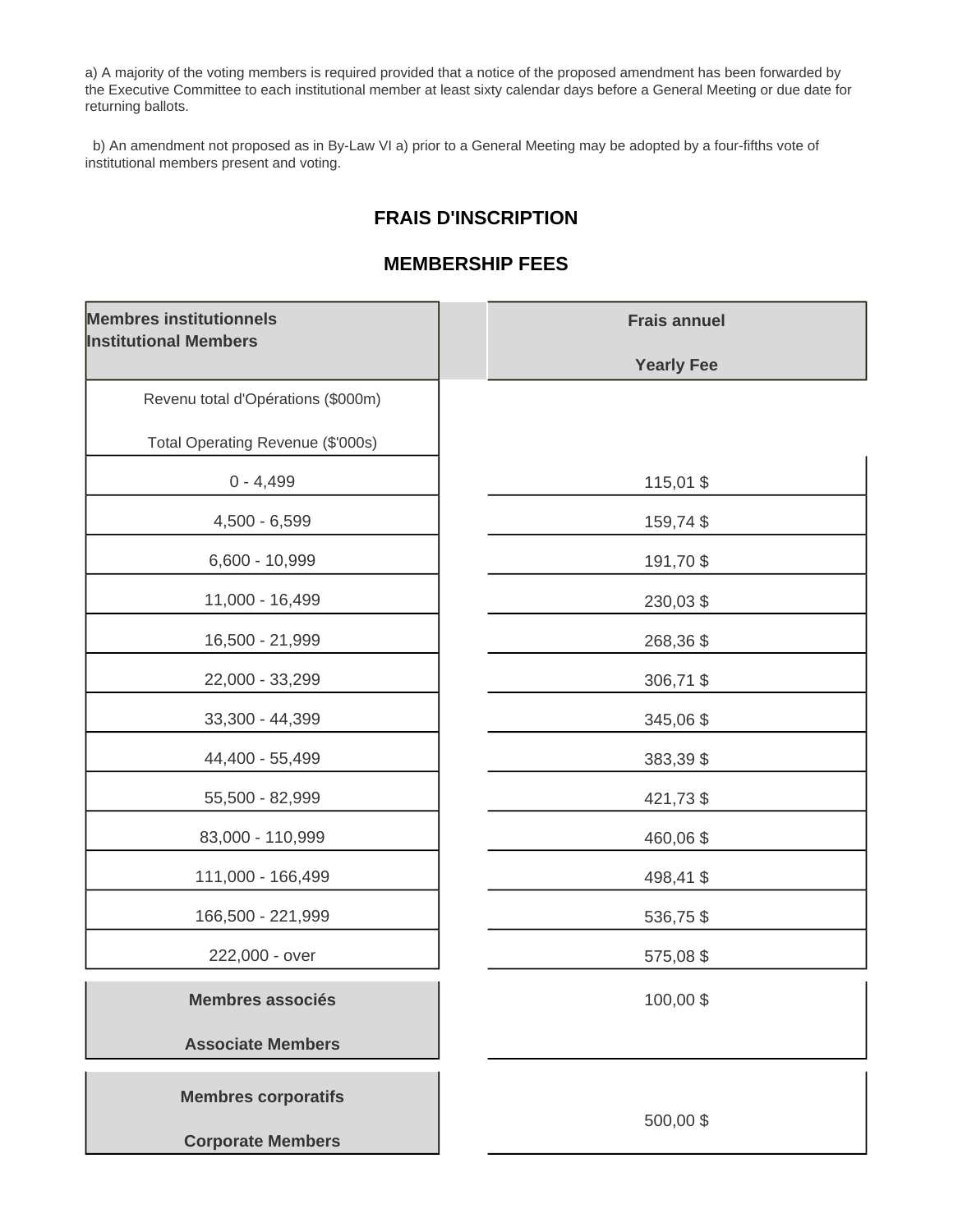

## **Mike Sekulic - President**

Mike Sekulic, Associate Registrar Planning & Systems, University of Calgary, served as Registrar at Fairview College in NW Alberta and at Kelsey Institute in Saskatoon Saskatchewan, prior to moving to Calgary in the late 1990's. After arriving in Calgary, Mike provided IT consulting services to industry and education through his company Verix Information Systems Inc. A U of C alumnus, Mike joined the University in 1999 (just in time for Y2K fun!)

In 2001, Mike joined the WARUCC Executive as Member at Large for Alberta, and was nominated to join ARUCC as WARUCC's representative, and is now completing his term as Vice President. Over the years, through his involvement in WARUCC and ARUCC, and participation at many regional and national conferences, Mike has come to know many colleagues across the country, and looks forward to serving the ARUCC membership as President.



## **David J. Hinton - Past President**

David has worked in the Registrar's profession for over 17 years and since 2000 has been the Registrar at the University of New Brunswick, Fredericton. Prior to entering the Registrar's world, he was a faculty member in the Department of Biological Sciences at the University of Calgary where he taught for 13 years.

His activities as a member of ARUCC have included the ARUCC EDI Task Force; member of the organizing committee for ARUCC 2000 in St. Andrews NB; member of the ARUCC Transcript Standards Task Force; serving terms as ARUCC Vice-

President and currently as President. He was also President of the Atlantic Association of Registrars and Admissions Officers (AARAO). He is presently co-Chair of the recently formed Pan-Canadian Committee on Admissions and Transfer (PCCAT). Over the years he has presented numerous sessions at ARUCC, WARUCC, AARAO, AACRAO, CEC Network and related associations. He also combines his work in the Registrar's Office with teaching a 2nd year Biology course at UNB.



## **Joanne Duklas - Vice-President**

Joanne Duklas, University Registrar, York University, has served as a student service professional for close to two decades. Her career began in recruitment as a liaison officer focused on the Ontario high school student market and has evolved to include extensive senior level work in the enrolment management field. Her background touches deeply upon all aspects of admissions both in Canada and internationally, recruitment, marketing, communications, enrolment management, strategic market planning, systems and IT strategy development and execution, as well as

academic and financial policy and procedural development. As Past President of the Ontario University Registrars' Association (formerly past Vice President and President), Joanne looks forward to leveraging her expertise in the service of national registrarial interests as Vice President of ARUCC.

#### **France Myette - Secretary Treasurer**

France Myette has been Registrar at the Université de Sherbrooke since 2002. She holds a Bachelor of law (1987) and a Master in Business Administration (MBA, 1993) from the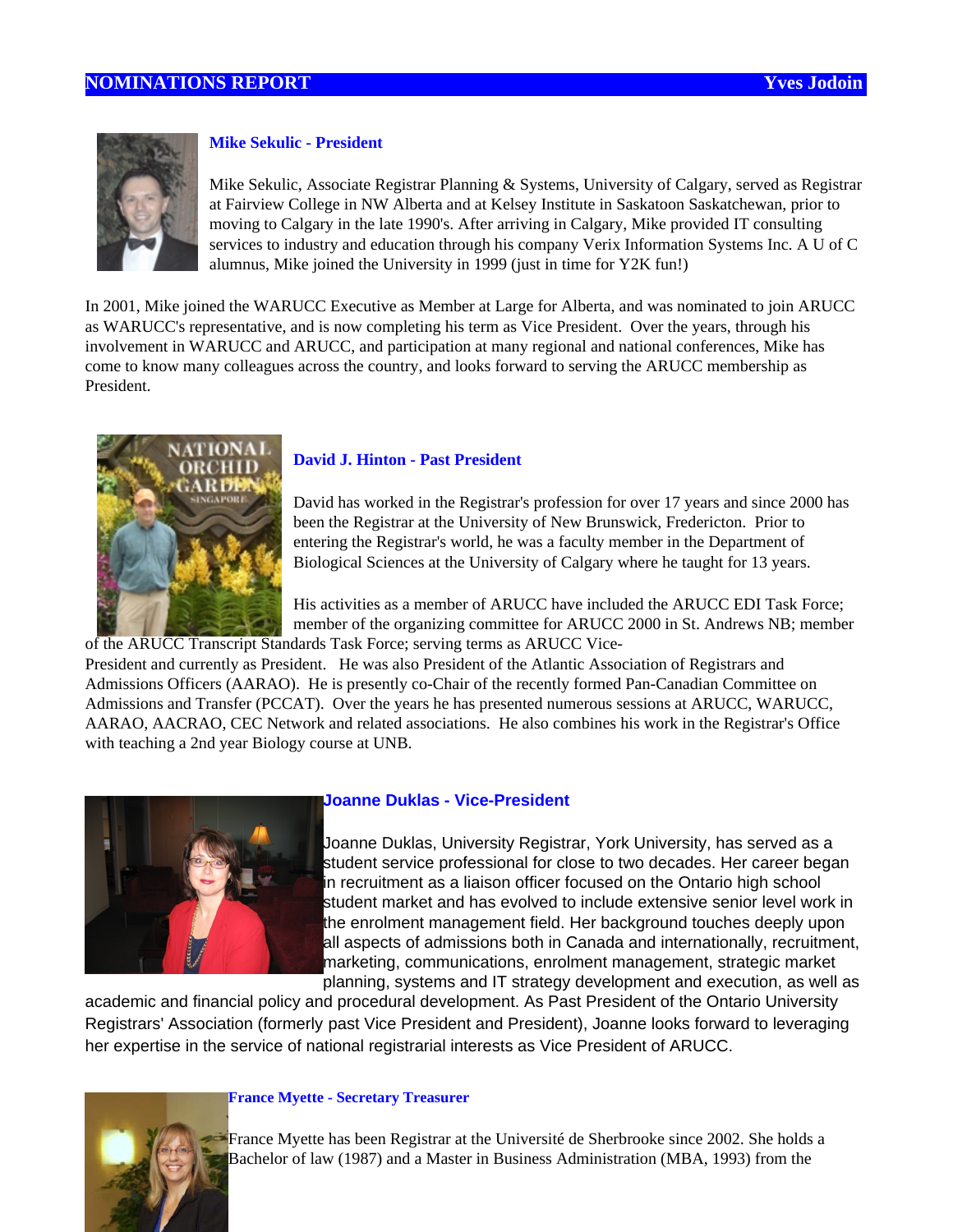

Université de Sherbrooke. She has been a member of the Bar of the Province of Quebec since 1988. She practiced civil law before completing her MBA and then managed executive education for the school of business at l'Université de Sherbrooke from1993 to 2001.

France is active in a number of institutional committees. She is acting president of the registrars subcommittee and she is member of the legal advisors subcommittee of CREPUQ (Conférence des recteurs et des principaux des universités du Québec), the ARUCC executive committee and the College and University Task Force for the International Baccalaureate of

North America (CURT IBNA). France is also mother of two young boys with whom she enjoys skiing in the marvelous Eastern Townships.

# **Regional Representatives**



## **Stefanie Ivan - Western Representative**

Stefanie Ivan is Registrar at Grant MacEwan College in Edmonton, Alberta. Her career in Student Services and Registrar Affairs began at Red Deer College in 1992.

Stefanie is active in registration affairs at both the national and local level. Since ARUCC 2004, Stefanie has worked with a sub-committee of ARUCC on the E-Calendar project, leading initiatives on the purpose of the calendar and user

needs; this committee's work will be shared at a presentation at ARUCC 2006. Stefanie is serving her second term as WARUCC President and has been the Western Representative on the ARUCC Executive since 2006. In 2006 Stefanie completed her Master of Science in Education specializing in Enrolment Management and now looks forward to having time for some pleasure reading.

### **Clay MacDougall - Ontario Representative**



Clay has been working in the Registrar's office at Humber College, in Toronto, Ontario for over 17 years and is currently the Deputy Registrar. Although new to ARUCC, Clay has been an active member of the Ontario College Registrars group known as CRALO where he currently serves as the Chair. Prior to that Clay participated as the Chair of the Registrarial Systems committee of CRALO, participated as a key member in the implementation of the Ontario College EDI project and was a member of the ARUCC Transcript Standards Task Force.



## **Manon Vaillant - Quebec Representative**

Since 2002, Manon Vaillant has been Registrar at HEC (École des Hautes Études Commerciales), the well-known Business School of the University of Montréal. She's involved on many institutional committees, including the Registrars' committee of the Conference of Rectors and Principals of Québec Universities (CREPUQ). She was the

chair of the ARUCC 2006 Logistics Committee. She holds a BBA from l'Université du Québec à Montréal (UQAM).



#### **Rosemary Jotcham - Atlantic Representative**

Rosemary Jotcham has been Registrar and Secretary to Senate at Acadia University since 2002. She began her career at Acadia in the Registrar's Office in 1974 and was a member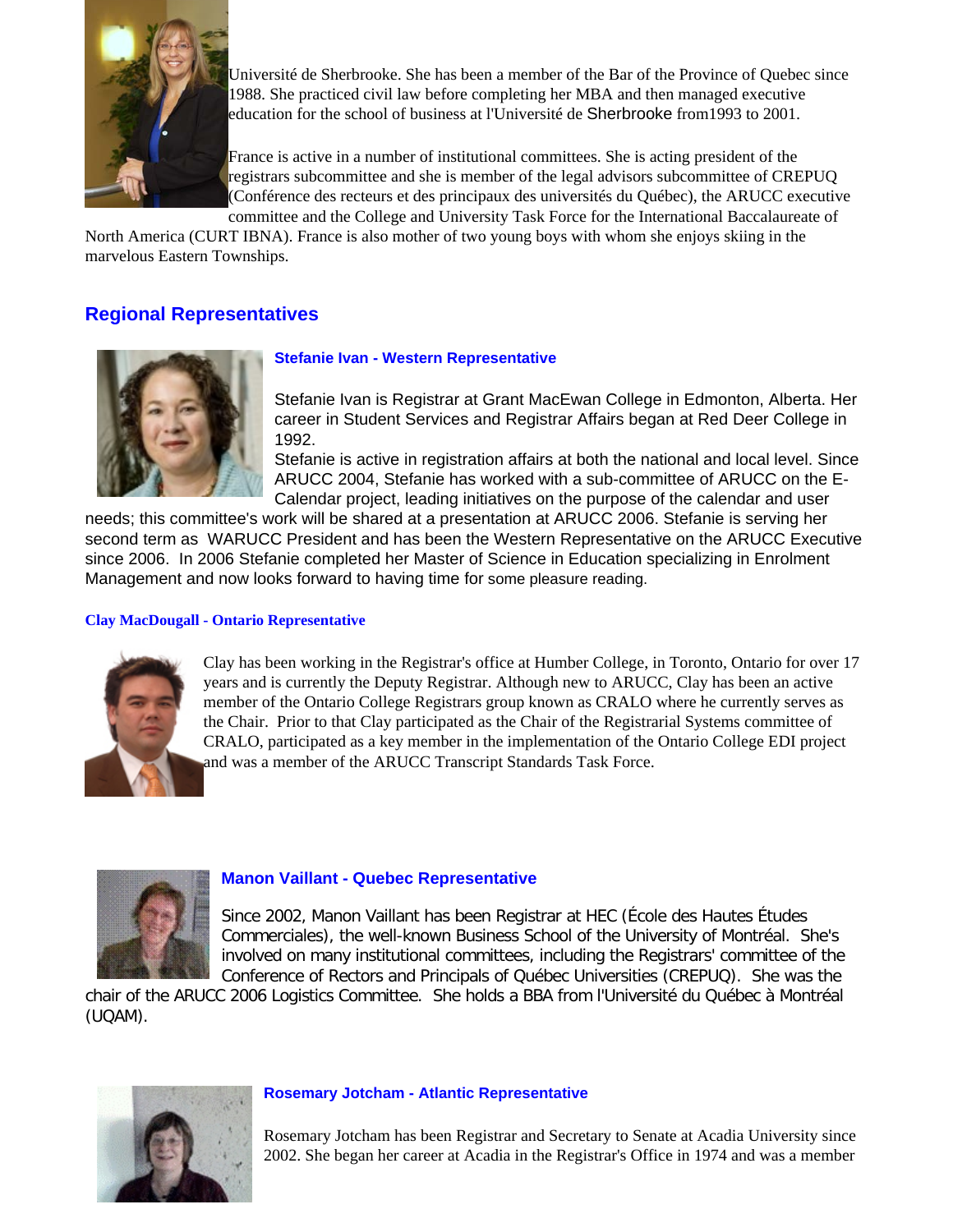

of the local organizing committee for ARUCC 1976. Rosemary is a graduate of Acadia University with a B.A. and a B.Ed.

## **WESTERN REPORT Stefanie Ivan**



Please join me in welcoming **Shannon Murphy**, Registrar at Ambrose University College, as the Alberta MAL for WARUCC. I've had the pleasure of working with **Shannon** on the ARUCC E-Calendar project and know that her dedication to the profession will greatly benefit the WARUCC executive.

**Members on the Move: Alison Pickrell** has been reappointed to the position of Associate Vice-President, Student Affairs at SIAST. **Alison** has served the organization as SIAST's Associate Vice-President, Student Affairs since August

2006. Her portfolio includes responsibility for enrollment services (registration and student recruitment), student development (counselling, learning assistance and education equity), recognition of prior learning (RPL), scholarships and development, and institutional research and analysis. **Alison** joined SIAST in August 2003 as Registrar.

**Kathy Larsen** has been reappointed to the position of SIAST Registrar. **Kathy** has served the organization as SIAST's registrar since August 2006. As Registrar, **Kathy** is responsible for the enrolment services department, which includes both student recruitment and registration services. Kathy has 30 years of experience in the post secondary sector, including serving as assistant registrar at SIAST's Palliser Campus from 1993-2006.

Vancouver Community College welcomes **Lisa Middleton** as its Associate Registrar, Broadway campus. Lisa can be reached at 604 871 7109 or Imiddleton@vcc.ca

**Peter Haney**, the Assistant Registrar - Admissions and Transfer for the University of Lethbridge, is retiring this summer. **Peter** has been an important member of the University of Lethbridge family for 30 years. He hasn't even left yet and we miss him already! The Admissions Department is now in their second year of accepting self-reported grades for new high school students, under **Peter's** leadership.

**Sherman Greenberg** retired from the University of Manitoba in February. **Sherman** has served in the Registrar's Office (previously known as the Student Records Office) in the capacity of Assistant Director and Senior Assistant Registrar for the past 34 years. **Sherman** has made many significant contributions to the registrarial functions at the University of Manitoba and through his associations with WARUCC and ARUCC. Most notably, **Sherman** has been instrumental in the development of technology based administrative services, including final examination scheduling, registration, and development of automated processes and operational reporting. Most recently, **Sherman** played a key role in the implementation of Banner Student at the University of Manitoba. **Sherman** has developed a wealth of knowledge through years of experience and has served as a valuable resource for staff across the faculties and in the Registrar's Office. We wish **Sherman** well in his retirement and congratulate him on an outstanding career

## **Vancouver Community College**

.

Submitted by **Sueling Chan**, Registrar

Things are busy here. ABE is now tuition free in British Columbia, and we are seeing an increase in ABE enrolment. We are also implementing Cognos, working on a 2015 vision, and preparing for the 2010 Olympics.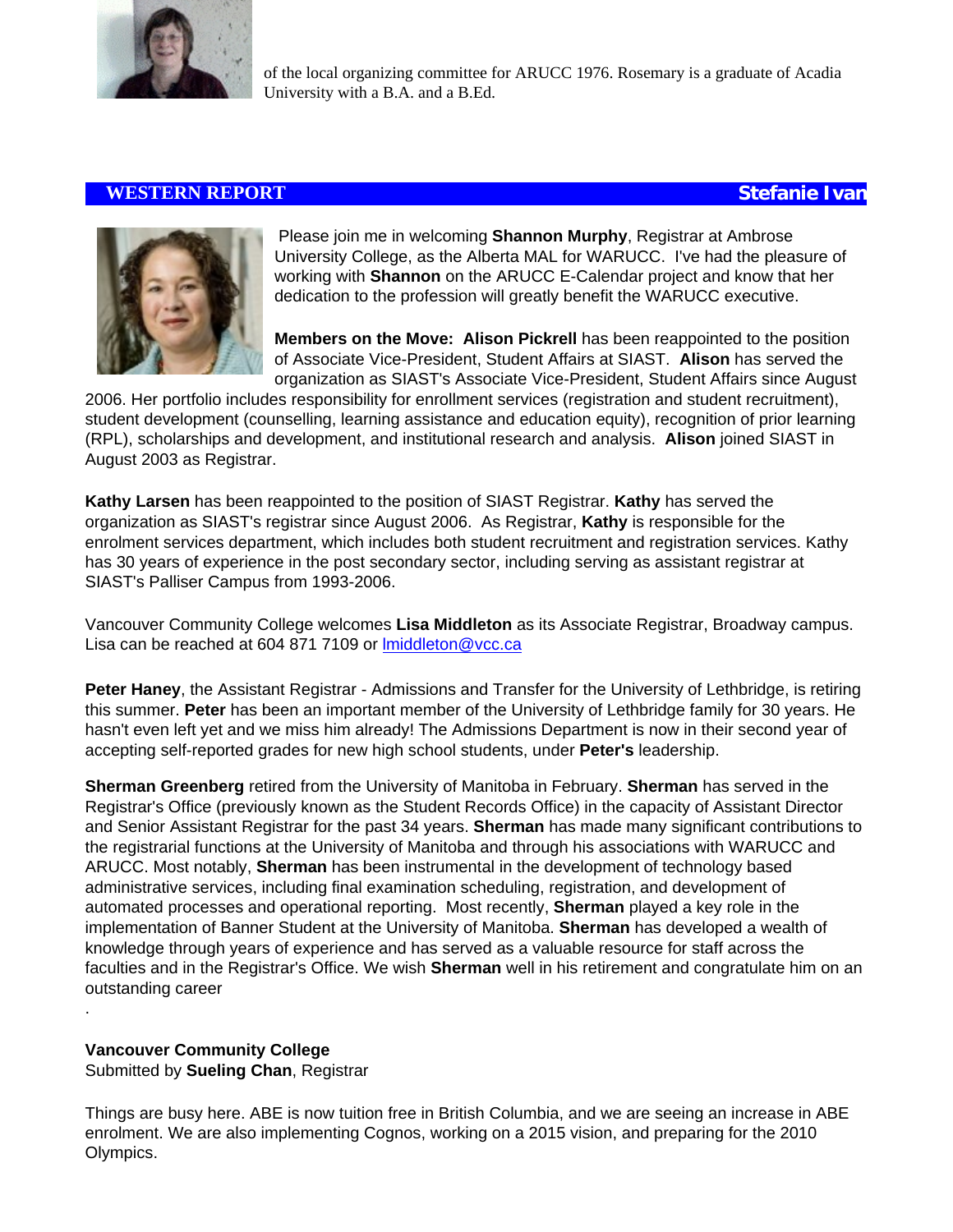## **Mount Royal College**

Submitted by **Susan Gottheil**, Associate Vice-President, Enrolment Management and Registrar

In addition to expanding enrolment in our Bachelor of Nursing program for Fall 2008 we are launching more new baccalaureate degrees for Fall 2008: Bachelor of Arts-Criminal Justice, Bachelor of Arts (7 majors) and Bachelor of Science (4 majors). Within the next couple of days two other degrees are being reviewed by the Campus Alberta Quality Council and we hope to offer them next Fall as well: Bachelor of Business Administration and Bachelor of Communication.

## **University of Lethbridge**

Submitted by Angela Mynarski, User Support Analyst

The Documents, System Support & Convocation Unit have hired a Co-op student to assist the completion of our transition to single source offering multi-channel authoring for Calendar and document production.

As well, we are pleased to announce we now have an Online Application for Graduation in production. This application provides students with the means to apply and to RSVP via the internet. According to **Carma Harding**, our Acting Coordinator, this feature has been a real service for students. This new application complements our existing Online Scholarship Application, which is in its third year.

ezRecruit, a Web-based recruiting system, was launched in September 2007. According to **John Kincaid**, Manager of Student Liaison and Recruitment, "ezRecruit is going to help us reach and build relationships with students in both Alberta and the rest of Canada. The system will also help us maintain our reputation for being high-touch and high-tech."

Work on APAS, the Alberta Post-Secondary Application System, is progressing and we are hoping to be in production in October 2008. For the past few years, the University of Lethbridge, together with Southern Alberta Institute of Technology and Athabasca University, has successfully implemented a pilot project to electronically send and receive X12 transcripts. This project provided the infrastructure for the electronic exchange of transcripts portion of APAS. We are confident electronic exchange of transcripts among postsecondary institutions can be successfully attained by all.

## **University of Manitoba**

#### Submitted by **Neil Marnoch**, Registrar

The University of Manitoba went live with Banner Student as our new student information system in July 2006. A significant process enhancement realized in the first year of using Banner was the introduction of online submission of final grades. Previously grades were submitted on Scantron sheets that were filled in manually by each instructor. The University of Manitoba built upon baseline functionality and system enhancements developed at McGill University to provide instructors with easy to use tools to submit grades online. Using the grading system in self-service, instructors are able to submit grades individually for each student in the class, or they may copy grades for a whole class from common spreadsheet applications and paste the grades as a list into their grade sheet in Banner. Banner functionality restricts entry for final grade to only those grades that are valid for the course. i.e. Standard Letter grades or Pass/ Fail grades as approved for the course.

All department heads and designated administrative staff have also been given access to track the progress of grade entry and view grades for courses within their department. Some faculties and departments require that grades must be approved by a department head or faculty committee prior to being made official. An approval process was built in to the online grading system to meet this requirement. The approval process requires that grades for a class be approved by the appropriate authority before being rolled to students' academic histories.

Online grading of courses was used for the first time for entering final grades for Fall Term 2006 courses.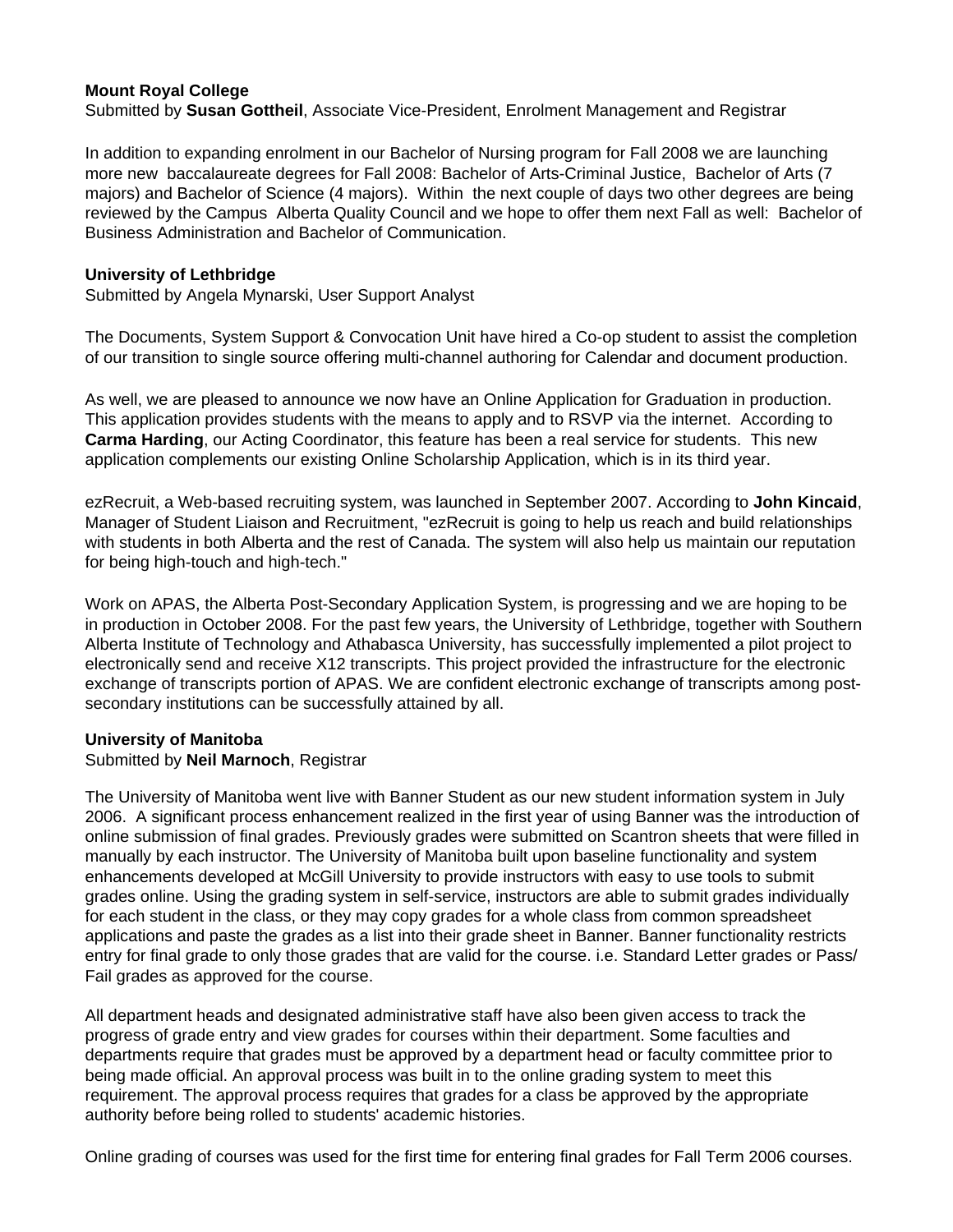Despite a few challenges with respect to errors in grades that were noticed after grades had rolled and the submission of grades after end of term assessments had run, overall the introduction of online grading has been very well received by instructional staff, as well as department heads and administrators. In future we intend to build on this success through the introduction of online grade books in self-service.

## **IQAS**

## Submitted by **Kathleen Morrow, Director**, IQAS

The International Qualifications Assessment Service (IQAS), as part of the Government of Alberta, is pleased to announce the publication of the International Education Guides (IEG). These guides are a first in Canada and were developed to help educational institutions, employers and professional licensing bodies make decisions regarding the recognition of international credentials. Post-secondary institutions across Alberta and Saskatchewan were consulted in the development of these guides.

The guides compare educational systems from around the world to educational standards in Alberta and Canada. They are based on extensive research and well documented principles and criteria. IQAS used a wide range of international resources as well as expertise within the service to create the publications. The guides contain a country overview, a historical educational overview, a comprehensive description of the education system, grading scales, documentation for educational credentials and placement recommendations.

Post-secondary institutions can use these publications to assist them in determining whether a prospective student meets the educational requirements for admission or simply to find accurate and reliable information on the education system of another country.

To date, IQAS has completed six guides for the following countries: China, South Korea, The Philippines, The United Kingdom, Russia, and India with more to follow in the coming months. The published guides are available on the web at: [www.immigration.alberta.ca/iqas-profiles](http://www.immigration.alberta.ca/iqas-profiles)

## **ONTARIO REPORT Alex Goody**



## **Ontario College Application Update**

February 1<sup>st</sup> was the Ontario Colleges application deadline. Year over year statistics show that overall applications to Ontario Colleges were up 3.6%, nonsecondary school applicants grew 2.6% and high school applicants grew by 4.4% totaling 86,560 distinct applicants and 298,482 application choices. The total application pool is expected to grow to over 145,000 distinct applications and

over 440,000 program choices by the end of the Fall admissions cycle (September 2008).

## **OCAS & Colleges attempt to reduce their environmental footprint**

Ontario College Application Service (OCAS) and four Ontario colleges (Humber, Seneca, Algonquin and La Cite) have started to use a document imaging library containing all paper documents that support an individual's application, eliminating the need for paper documents to be copied and forwarded to the colleges. The four pilot college admissions offices can now access documents from their desk via a secure web application eliminating the need for filing and storage costs.

## **Ontario Government flows an additional \$65 million for college education and training**

The additional funding will help colleges address cost pressures created by increasing enrolment, along with the costs associated with evolving technologies and other pressures. The colleges will play an important part in helping Ontario address the approaching skills shortage, as the baby boomers retire. Even with strong immigration levels, it is estimated Ontario will be short more than 360,000 skilled employees by 2025.

Applications Up for Ontario Universities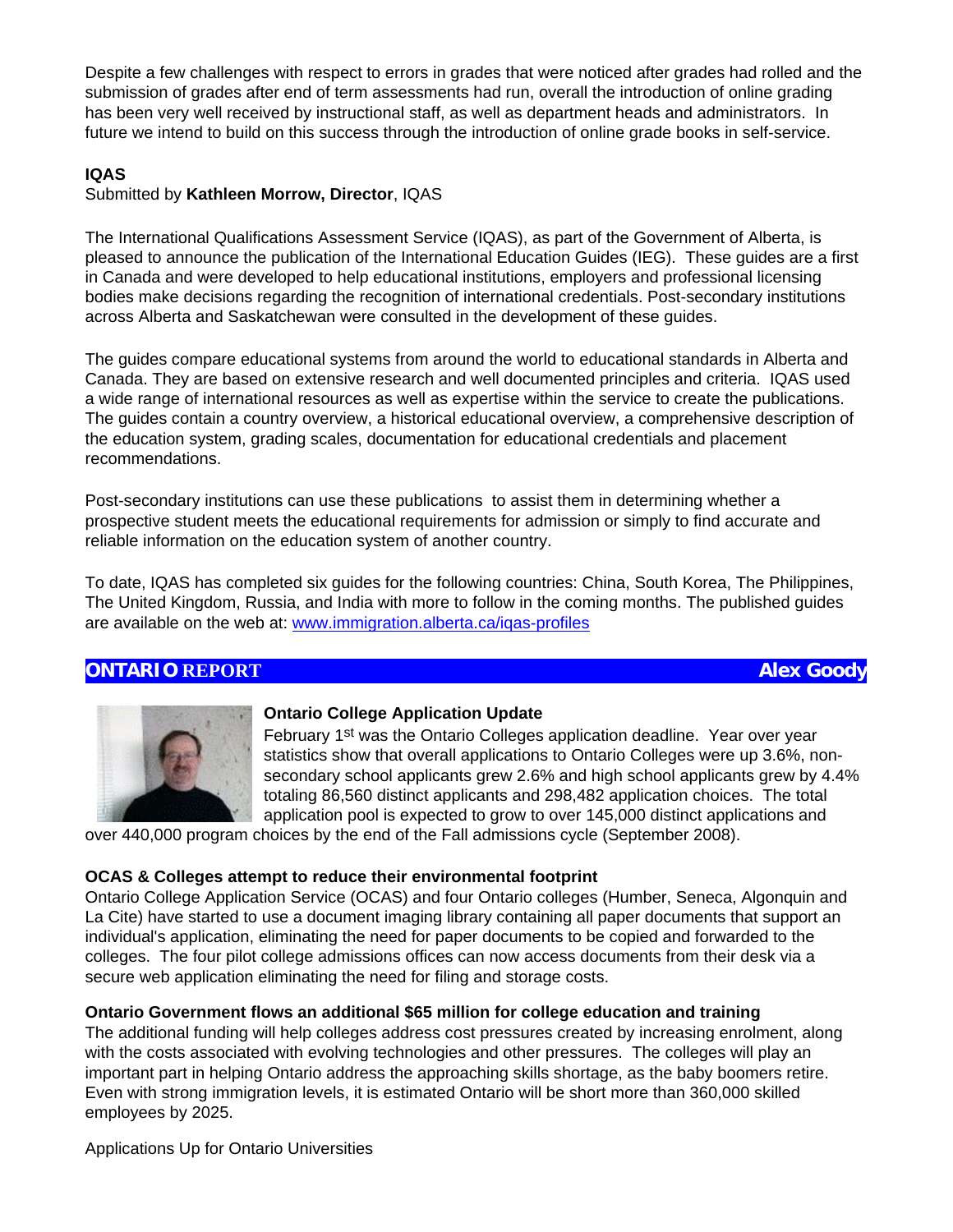A preliminary report indicates the total number of applicants and applications continues to rise for Ontario Universities. A snapshot in January 2007 showed 79,568 applicants with a total of 350,759 applications from secondary school students. The preliminary snapshot for 2008 shows 83,381 applicants and 368,749 applications. More detailed information by university or program is available at <http://www.ouac. on.ca/

Trent University

Trent University to host 2008 International Association for Great Lakes Research Conference [http://www.](http://www.trentu.ca/news/daily/060721_IAGLR.html) [trentu.ca/news/daily/060721\\_IAGLR.html](http://www.trentu.ca/news/daily/060721_IAGLR.html)

Trent Honours Varsity Women's Rugby Team for Outstanding Season - Special Banner Raising Ceremony Held January 11

[http://www.trentu.ca/newsDetails.aspx?Channel=%2fChannels%2fAdmissions](http://www.trentu.ca/newsDetails.aspx?Channel=%2fChannels%2fAdmissions+Content&WorkflowItemID=7288ef67-b35a-48c4-bc62-b3446e7ec425)

[+Content&WorkflowItemID=7288ef67-b35a-48c4-bc62-b3446e7ec425](http://www.trentu.ca/newsDetails.aspx?Channel=%2fChannels%2fAdmissions+Content&WorkflowItemID=7288ef67-b35a-48c4-bc62-b3446e7ec425)

Trent University and UOIT Pioneering Mult-Institutional Graduate Program Delivery [http://www.trentu.ca/newsevents/newsreleases\\_071212uoit.php](http://www.trentu.ca/newsevents/newsreleases_071212uoit.php)

Trent also has 3 new Graduate programs: MA in English, MA in History and a Ph.D. in Cultural Studies York University

Oscar Peterson remembered with music scholarships

<http://www.yorku.ca/mediar/archive/Release.asp?Release=1346>

LOAN Zone gets high marks in student survey. The LOAN Zone was designed to address issues of long wait times and line-ups by developing a self-serve system where students could book an appointment ahead of time to pick up their OSAP

<http://www.yorku.ca/yfile/archive/index.asp?Article=9484>

and

<http://www.yorku.ca/yfile/archive/index.asp?Article=9013>

Engineering class of 2007 joins the circle of the Iron Ring

<http://www.yorku.ca/yfile/archive/index.asp?Article=9307>

Installation of Mamdouh Shoukri as York's seventh president & vice-chancellor <http://www.yorku.ca/yfile/archive/index.asp?Article=9271>

How York graduated the double cohort

<http://www.yorku.ca/yfile/archive/index.asp?Article=8711>

An interactive Fall Campus Day at Keele

<http://www.yorku.ca/yfile/archive/index.asp?Article=9476>

University of Guelph

UofG Employees to Get Transit Discount

[http://www.uoguelph.ca/news/2008/01/guelph\\_transit.html](http://www.uoguelph.ca/news/2008/01/guelph_transit.html)

Course that Aims to Ease Transition to University a Success

[http://www.uoguelph.ca/news/2007/12/new\\_course\\_that\\_1.html](http://www.uoguelph.ca/news/2007/12/new_course_that_1.html)

## **Members on the Move**

**Alice Pelkman** will be joining Trent University as the new Assistant Registrar (Financial Aid) effective March 1.

**Deanna Plexman** is the new Associate Registrar, Admission Services, for the University of Guelph.

# **QUÉBEC REPORT Manon Vaillant**



**Campaign McGill** - On October 18, 2007, **McGill University** launched a \$750-million, five-year comprehensive campaign with the largest initial goal of any university fundraising campaign in Canadian history. Campaign McGill: History in the Making has raised \$380 M to date.

The campaign is co-chaired by three McGill alumni, Senator Michael A. Meighen, grandson of former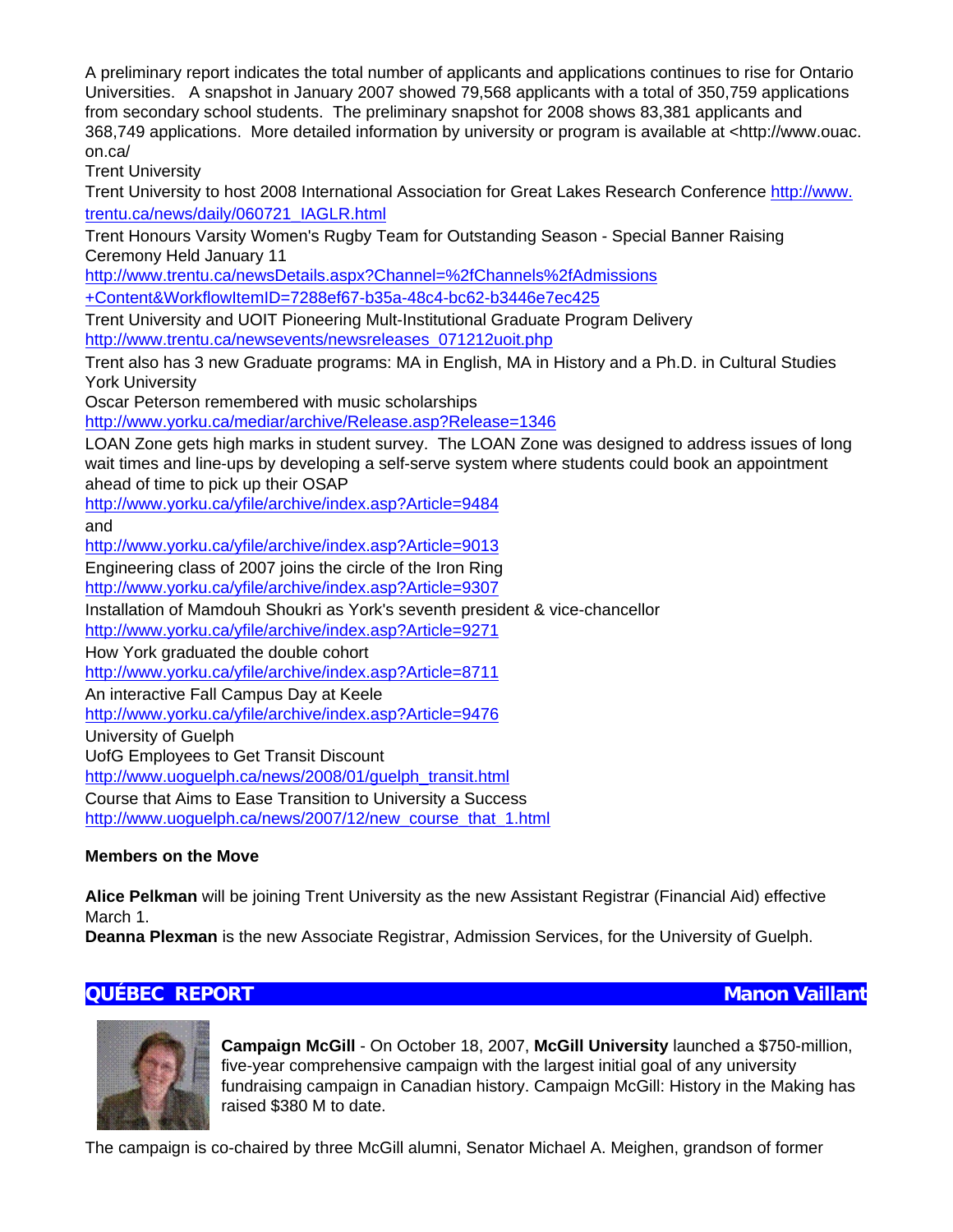Canadian prime minister, Arthur Meighen, Eugene C. McBurney, lawyer and co-founder of Griffiths McBurney and Partners, and L. Yves Fortier, lawyer, diplomat and recipient of the Companion of the Order of Canada.

McGill's Principal, Professor Heather Munroe-Blum shared the following in her comments on the campaign: *"I invite you to help McGill address the most important challenges of our era. Campaign McGill will build on our considerable assets and gather together the best and brightest minds - a powerful community of people who will advance health, build prosperity, create the next generation of science and technology, protect the environment, and strengthen culture and civil society. This \$750-million venture, the most ambitious in McGill's history, will allow us to better nurture talent, to foster ideas and to help our extraordinary faculty, students and staff who are making history."*

For details about the campaign, visit [http://www.mcgill.ca/campaign/about/.](http://www.mcgill.ca/campaign/about/)

**Concordia University** has been awarded a new Tier-2 Canada Research Chair (CRC) in the History of Genocide, for Dr. Erica Lehrer, in the department of History in the Faculty of Arts and Science. In addition, the Tier-2 Research Chair in Number Theory awarded in 2003 to Dr. Adrian Iovita, a professor in the department of Mathematics, has been renewed.

A generous \$2.5 million gift from BMO Financial Group to Concordia and the John Molson School of Business (JMSB) will go toward the construction of the BMO Amphitheatre. The 300-seat space is to be built over two levels, incorporating the latest in sound and visual technology. The amphitheatre will be located on the first-floor concourse of the new JMSB building presently under construction at the corner of Guy Street and De Maisonneuve Boulevard West.

The new Centre for Interdisciplinary Studies in Society and Culture (CISSC) is the result of discussions between professors in Arts and Science and Fine Arts about how they might be able to bring together researchers from different departments who share interests or methods.

A U.S. Court recently ordered the return of a painting stolen from Jewish collector and art dealer, Dr. Max Stern. The judgment sends a strong message to all possessors of property looted from Dr. Max Stern and the Galerie Stern, Düsseldorf.

European educational institution École des Mines de Paris has ranked Concordia's students first in Canada when it comes to business leadership. The worldwide ranking comes after the institution received new data and re-calculated its initial published standings, which now places Concordia at the top of the Canadian University rankings.

**Facilities Expansion** - On January 21, 2008, the **École de technologie supérieure (ÉTS**) inaugurated the new wing in the main hall. This 22 000 m<sup>2</sup> expansion closes the property development loop planned to enhance teaching and research activities at the ÉTS.

**Graduate programs** - During the past few years, important efforts have been deployed to further develop graduate studies at the ÉTS. No less than 15 short programs and 10 specialized graduate diplomas have been created to meet the needs of students who are also in the labour market. Many of these programs fit together in such a way that students can complete their diplomas at their own pace.

**New pathways for the Master's of Science degree -** The **HEC Montréal** will offer, starting this fall, a reformed master's of science degree program (M.Sc.). Students will be able to choose between a program that includes a dissertation or a new program that includes a supervised project and extra courses. The usual length of the program is condensed into 16 months and a new public accounting option is offered. For more information, visit: http://www..hec.ca/manchettes/2007/2007087.html.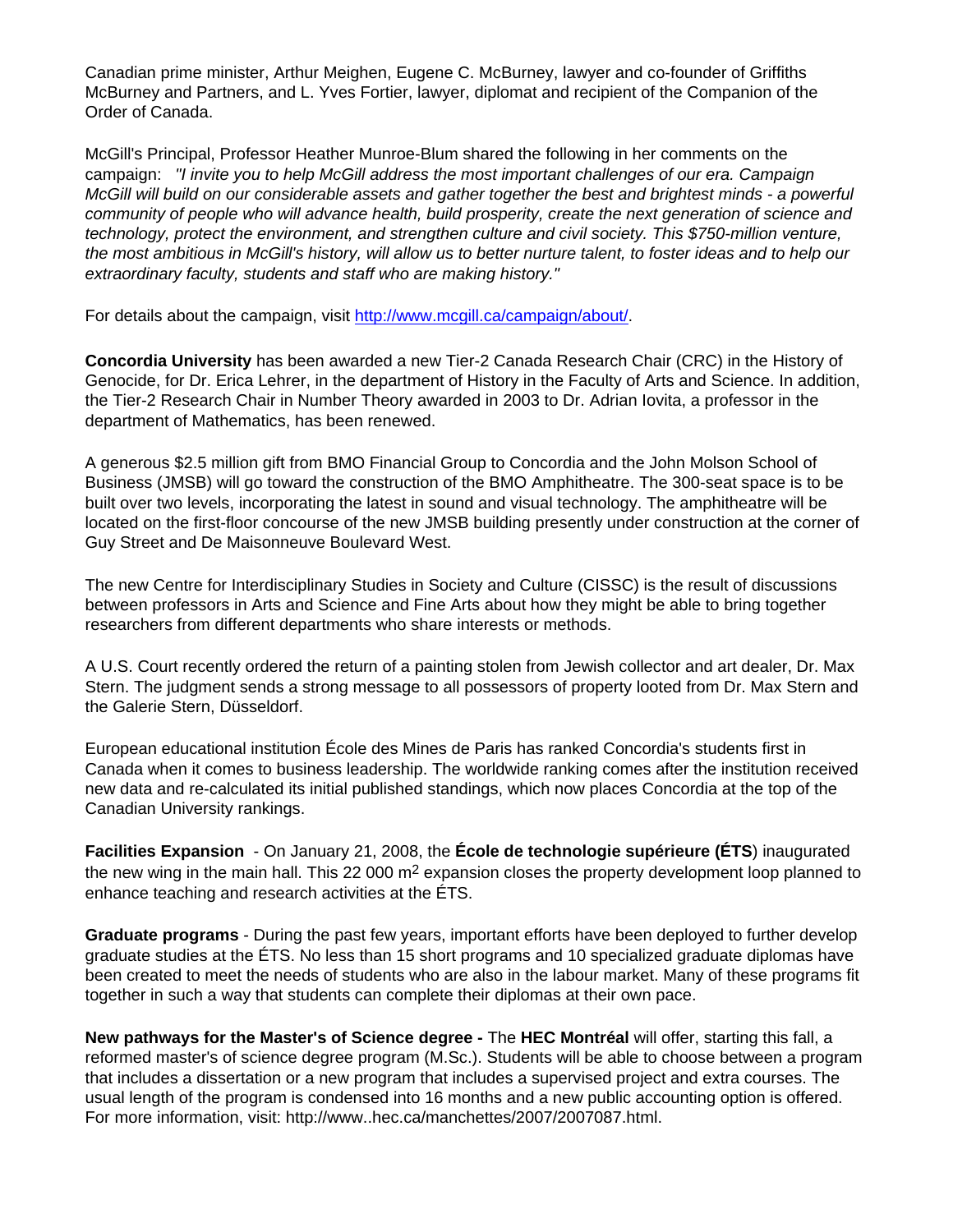**HEC Montréal takes steps toward sustainable development -** To do this, **HEC Montréal** announced the creation of a new position, Director of Sustainable Development, for the elaboration of policies with respect to the three main streams of the school: teaching, research and living environment. The nomination of Mr Paul Lanoie as Director, Sustainable Development, will facilitate the emergence, the coherence and the proper functioning of numerous sustainable development projects at the HEC Montréal. Mr Lanoie is well known in the environment field. He is now Vice-President of Sustainable Development at CIRANO (Centre for Interuniversity Research and Analysis on Organizations).

**An innovative EMBA -** The Desautels Faculty of Management of **McGill University** and the **HEC Montréal** are uniting their efforts and are launching an EMBA joint program; it has been developed according to a new pedagogical approach that focuses on the manager's occupation. The program emphasises the theory of the "five fundamental aptitudes of a manager" established by Henry Mintzberg, Ph.D., J.E. Cleghorn Chair of the Desautels Faculty of Management at McGill University. This program meets the ongoing training needs of seasoned managers and proposes a learning environment in which interaction and collaboration is encouraged during class. This program will be offered this fall. For more information, go to [www.embamcgillhec.ca](http://www.embamcgillhec.ca/).

**New electronic management system for student files** - In order to speed the admission process and to be able to send admission offers to candidates earlier, the **Sherbrooke University** Registrar's Office will start implementing a new electronic management system for student files this May. With an increase in admission requests at the university, the digitization of printed documents and the computerization of files will improve applications processing efficiency and will reduce by about 15 days de time needed to send students an admission offer. In addition, this new technology will help reduce paper usage thus supporting sustainable development efforts on campus.

This project was made possible thanks to the willingness and collaboration of the Registrar's Office and of the administrative staff, and to the involvement of the nine university faculties.

**New Doctor of Medicine admission requirements: The MMIs** will be part of the Doctor of Medicine admission process for university students starting in 2008: MMIs (Multiples Mini-Interviews).

Multiple Mini-Interviews were developed in 2001 by the Faculty of Health Sciences of McMaster University. MEMs were implanted at **Sherbrooke University** thanks to the collaboration of the university who developed them and to the University of Calgary. The set consists of ten interviews lasting ten minutes each that are aimed at evaluating the personal and human skills of candidates, such as integrity, communication, respect for others and judgement, in a given situation scenario. Before meeting with the evaluator, the candidate is allowed two minutes to get familiar with the scenario.

This new evaluation completes the medical students entrance aptitude test (TAAMUS) for Sherbrooke University that involves a 60-minute written exam that also evaluates the personal skills of candidates. In using these two forms of testing, candidates have the opportunity to put their best foot forward during the selection process. To find out more about the MMI process, consult the following Web page (in French): [www.USherbrooke.ca/doctorat\\_medecine/admission/admission\\_2008-2009/documents\\_admission/](http://www.usherbrooke.ca/doctorat_medecine/admission/admission_2008-2009/documents_admission/mem_mini_entrevues_multiples.html) [mem\\_mini\\_entrevues\\_multiples.html](http://www.usherbrooke.ca/doctorat_medecine/admission/admission_2008-2009/documents_admission/mem_mini_entrevues_multiples.html).

**Inauguration of the School of Applied Politics at Sherbrooke University** - The School of officially inaugurated at the Symposium on environmental governance held last January 23. The new school differentiates itself by its innovative interrelation between theory and practice. According to the School's Director, Professor Jean-Herman Guay, the 17 years of research and teaching of the department have been successful and have lead to the cohesion between courses and activities, such as apprenticeships in Mali and participating in UN proceedings simulations.

**New Ph.D. in History -** In order to develop the teaching skills required to work in more than one discipline of history and to open up a wider range of career and professional activity opportunities, such as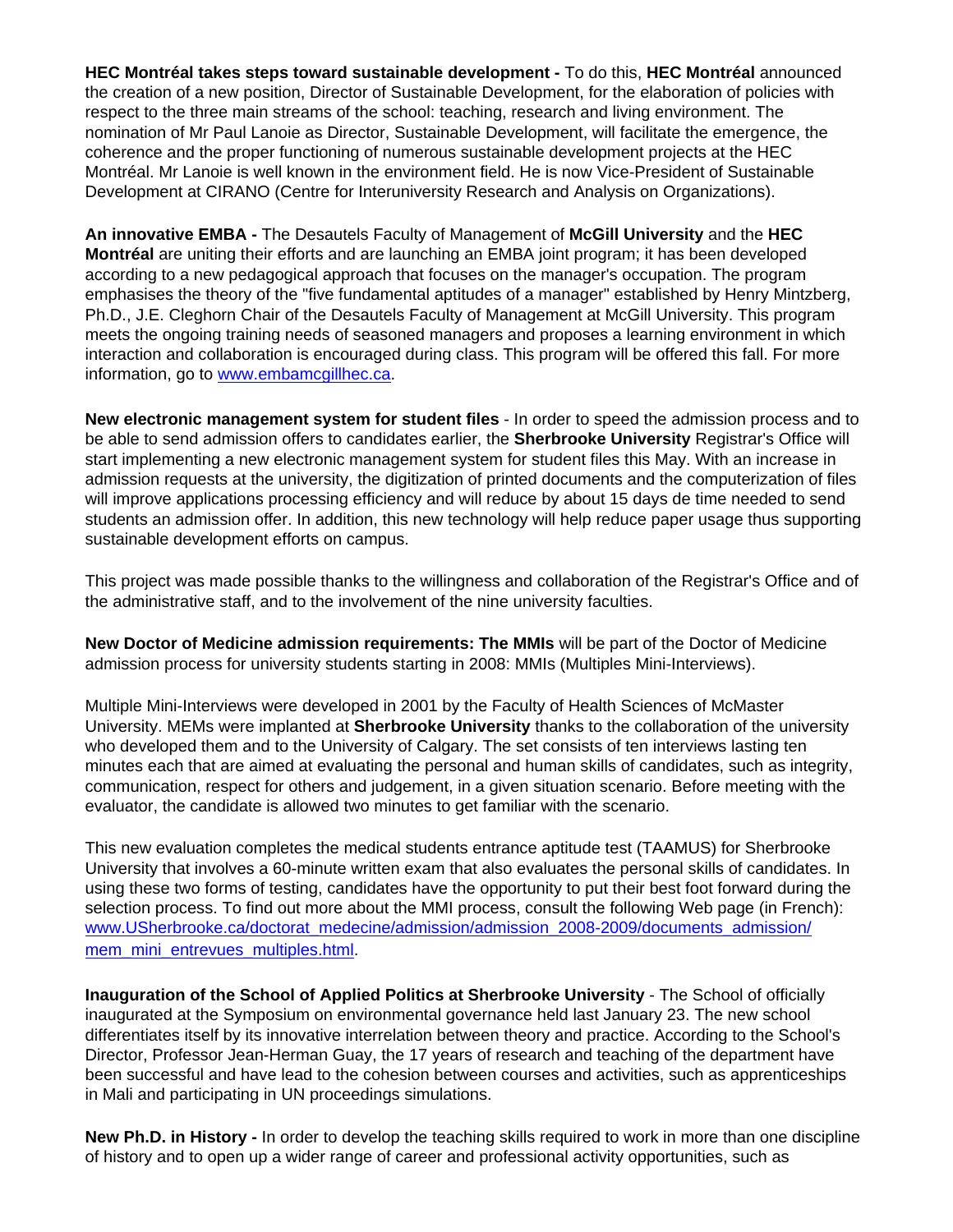museums and archives, Sherbrooke University will offer a new Ph.D. in History starting this September. This program will draw from the collaboration and knowledge of a team of fifteen researchers from Bishop's and Sherbrooke universities and offer a flexible and individualized learning environment unique to Sherbrooke University.

**Modernizing academic management - Laval University** will soon implement a new integrated academic management system. This project of significant magnitude has been ongoing for the last three years and has required the input of nearly 200 individuals. An entirely Web-based, user-friendly environment will give access to modern tools and to practices suited to the needs of Laval University and its users, i.e. students (existing and potential), professors and academic managers.

In order to make it easier to track academic progress, changes in the way student data can be accessed will be implemented and new functionalities will be added. For example, students will be able to see at a glance the courses that have been completed and those they need to take to graduate; it would also be possible to simulate a change of program to quickly assess the impact of such a change. In addition, professors will have more tools to simplify the follow-up and evaluation of students registered in their classes.

The project is much more than the implementation of the Banner Student software developed by Sungard Higher Education. The approach included a review of academic management processes in order to simplify, to harmonize and to bring them in line with the needs of students, while facilitating the work of those who work with the student population. A project aimed at system users will take place in March 2008 and will involve about 80 individuals from different faculties. It will be an opportunity for them to explore their new working environment. The implementation is planned for July 2008.

To smooth the transition to the new academic management system, important communication and consultation processes will be carried out with future users during the winter. Targeted training sessions will be given and support mechanisms will be put in place.

The academic management modernization project team is working closely with the leaders of other technology projects being developed in order to be able to offer students a quality environment and a single source of information for the duration of their studies at Laval University. To find out more about this initiative, consult [www.pmgde.ulaval.ca](http://www.pmgde.ulaval.ca/).

## **Québec University (Université du Québec) is celebrating its 40th Anniversary!**

**Québec University is celebrating its 40th Anniversary.** The Legislative Assembly of Quebec adopted the Loi sur l'Université du Québec on December 9, 1968. The establishment of Québec University was the outcome of a long decade of reflection and discussions during The Quiet Revolution. The University translated the State's willingness to equip the province with a renewed university model.

Québec University was new in many aspects and remains so today. Québec University is a public institution created by the Government of Québec but autonomously governed. The network of institutions that make up the University includes general degrees in Montreal and in the regions, graduate schools specialized in engineering, distance education and public administration degrees and research institutes that focus on the scientific priorities of the province. It also had for mission teacher training.

However, its distinct feature has been and remains its mission of accessibility. By introducing a second French-speaking university in Montreal, UQUAM, universities in the regions (Trois-Rivières, Chicoutimi, Rimouski, Gatineau, Abitibi-Témiscamingue) and by offering programs at all three university cycles, hundreds of thousands of young and older Quebecers from all walks of life have been able pursue university level studies. Many had not been able to do so up to then, because of geographic remoteness, of the lack of resources, or both.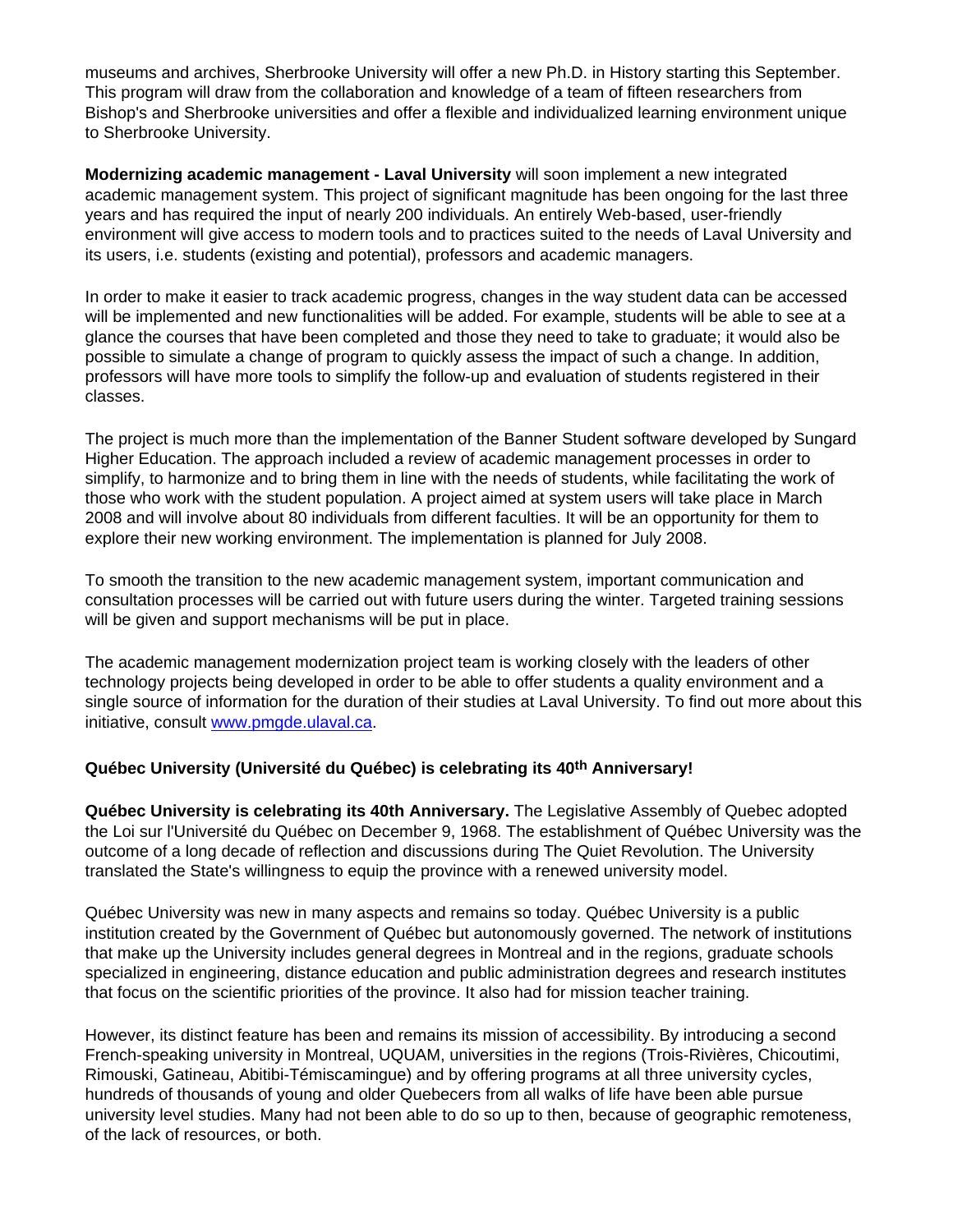The Quebec University network now includes more than 86 000 students and has granted upwards of 400 000 bachelor's, of master's and doctor's degrees. Forty years after its creation, Québec University validates the vision of its creators and first leaders. Several celebrations are planned during the coming year to mark the anniversary, including the attribution of honorary doctorate degrees to individuals from Québec and elsewhere.

### **Members on the Move**

**Jana Luker** joined McGill University in November 2007 as the Executive Director of Student Services and reports to the Deputy Provost (Student Life and Learning). Announcement: [http://www.mcgill.ca/bulletins/?](http://www.mcgill.ca/bulletins/?ItemID=27864) [ItemID=27864.](http://www.mcgill.ca/bulletins/?ItemID=27864)

**Kathleen Massey** joined McGill University on December 1st, 2007 as the University Registrar and Executive Director of Enrolment Services and reports to the Deputy Provost (Student Life and Learning). Announcement:<http://www.mcgill.ca/bulletins/?ItemID=27793>.

Concordia's Board of Governors unanimously approved the appointment of **Michael Di Grappa** as President for an interim period until the arrival of a new president.

**Me Bram Freedman** will be returning to Concordia as Vice-President, External Relations and Secretary-General and will take up his duties on February 4, 2008. **Me Freedman's** appointment marks his return to Concordia University after spending the last four and a half years as Chief Operating Officer and Director of External Relations at Federation CJA, the central fundraising and community service organization for the Jewish community of Quebec.

**Mrs France Charbonneau** joined the Registrar's Office of the **HEC Montréal** as Administrative Director of the B.B.A. program and of the post-graduate degree in public accounting. She is replacing **Mrs Lyne Héroux** who was promoted Director, Students Services. In addition, we wish to announce the nomination of **Mrs Jo Anne Audet** as Coordinator of Admissions.

Bishop's University announces the appointment of **Mr David McBride**, who worked in recruitment a few years ago, as Director of Development and University Affaires and of **Mrs Charlene Marion** and **Mrs Bianca Jacques**, Recruitment Officer and Communications Officer respectively.

**Lower interest for NS student loans:** Nova Scotia's college and university students are in a position to save hundreds in interest on student loans as the result of a direct-lending initiative introduced by the province. This initiative will reduce the previous interest rate by 2%. Nova Scotia will now have one of the lowest student-loan rates in Canada. Students currently enrolled in school and those who began paying off their student loans since November 1, 2007 will be the first to benefit from the program. [NS News Release](http://click.icptrack.com/icp/relay.php?r=1043129962&msgid=30694172&act=4TVX&c=56672&admin=0&destination=http%3A%2F%2Fwww.gov.ns.ca%2Fnews%2Fdetails.asp%3Fid%3D20080129003)

**Nova Scotians urged to consider skilled trades an option:** The Nova Scotia Department of Education hosted a panel discussion at last Friday's school board conference in Halifax, and panelists urged Nova Scotia parents to consider careers in the skilled trades for their children. The panel included Dr. Martin Gardner, a cardiologist whose son is training as a chef. Although NS parents seem slow to accept the trades, students are seeing the employment opportunities. Enrolment at NSCC has increased 6% this year. [NS News Release](http://click.icptrack.com/icp/relay.php?r=1043129962&msgid=30695440&act=4TVX&c=56672&admin=0&destination=http%3A%2F%2Fwww.gov.ns.ca%2Fnews%2Fdetails.asp%3Fid%3D20080131013) 

**Update from New Brunswick:** New Brunswick's premier has confirmed that the liberal arts remain part of the future for University of New Brunswick - Saint John as well as the Shippagan and Edmonston campuses of the Université de Moncton. None of these institutions will be "transformed" into polytechnic institutes as proposed earlier.

**PEI senator calls for free PSE tuition:** On the 10th anniversary of Prince Edward Island's Senate report on postsecondary education, Senator Elizabeth Hubley called for an end to tuition. Hubley reminded the Upper House that many of

## **ATLANTIC REPORT Rosemary Jotcham**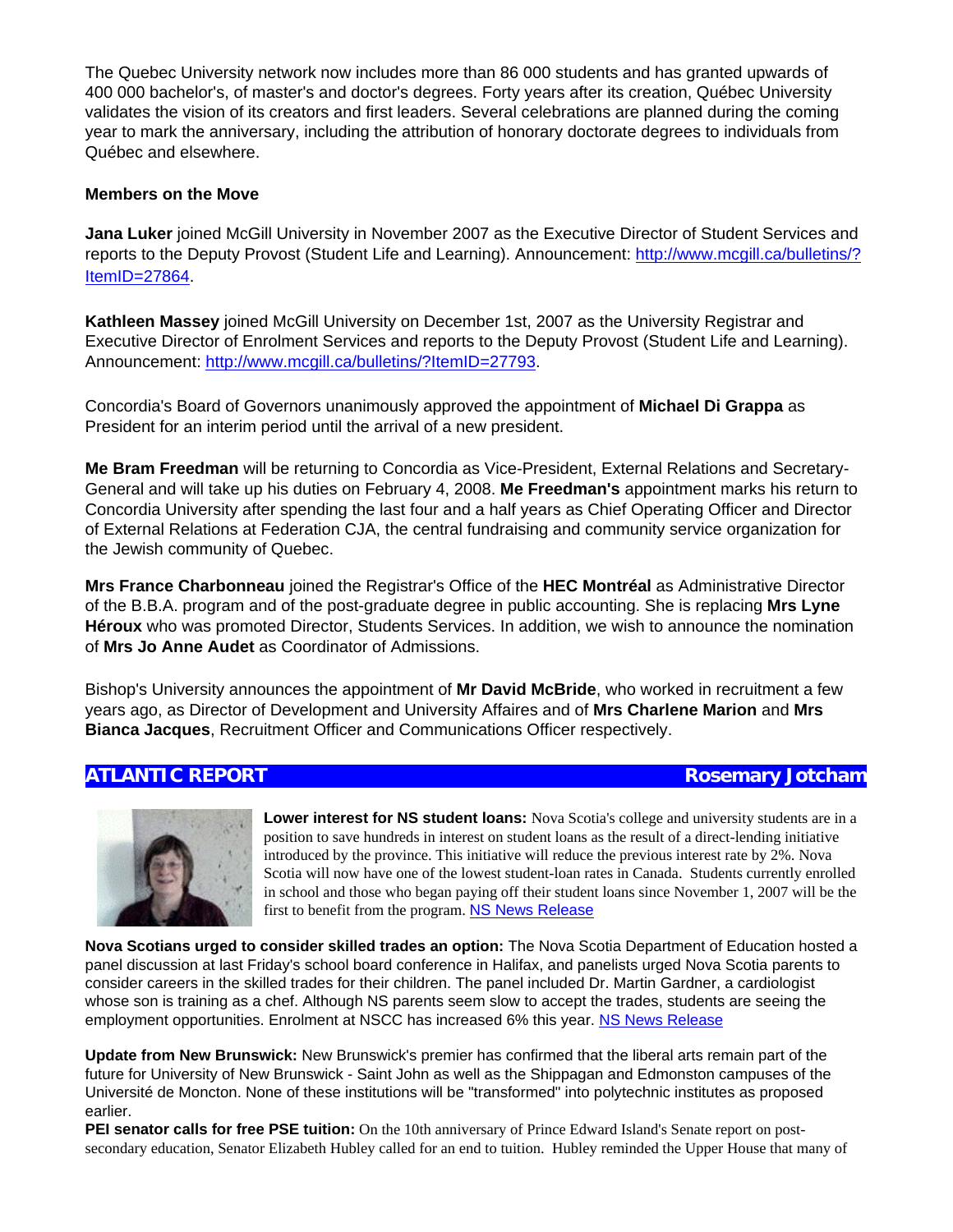the issues raised by the report continue to exist today. "As a society we long ago decided to provide free education through high school because it was the bare minimum needed, but things have changed, and a high school diploma is no longer enough." *[The Guardian](http://click.icptrack.com/icp/relay.php?r=1043129962&msgid=30703205&act=4TVX&c=56672&admin=0&destination=http%3A%2F%2Fwww.theguardian.pe.ca%2Findex.cfm%3Fsid%3D108368%26sc%3D98)*

**NSCC starts construction on new "living lab" building:** Nova Scotia Community College has started construction on its new Centre for the Built Environment at its new Waterfront Campus in Dartmouth. The facility will "become a living lab for students, faculty and industry partners to work together to develop sustainable solutions for our built environment." The facility will use only 50% of the energy a conventional building would need. [NSCC News Release](http://click.icptrack.com/icp/relay.php?r=1043129962&msgid=30707984&act=4TVX&c=56672&admin=0&destination=http%3A%2F%2Fwww.nscc.ca%2FNews_Events%2FMedia%2F2008%2F02-21-08-00.asp)

**Rick Mercer spotlights Dalhousie:** In February, CBC's *Rick Mercer Report* recently featured Dalhousie University, the winner of his national "Spread the Net" challenge to raise money to buy mosquito nets for Africa. Rick toured Dalhousie's campus and checked out the Engineering department's indoor quicksand and concrete toboggans. [The Mercer Report](http://click.icptrack.com/icp/relay.php?r=1043129962&msgid=30706957&act=4TVX&c=56672&admin=0&destination=http%3A%2F%2Fwww.cbc.ca%2Fmercerreport%2Fbackissues.php) (February 19, 2008)

**Dalhousie goes "trayless":** In an effort to save water and reduce detergent effluent, Dalhousie University is doing away with cafeteria trays. 18 months ago, Dal switched from styrofoam to bamboo and reed plates, which are 100% biodegradable and compostable. The new no-tray policy will save about 3,000 litres of dish water per day as well as reducing the chemicals and electricity used by dishwashers. *[The Globe & Mail](http://click.icptrack.com/icp/relay.php?r=1043129962&msgid=30716438&act=4TVX&c=56672&admin=0&destination=http%3A%2F%2Fwww.theglobeandmail.com%2Fservlet%2Fstory%2FRTGAM.20080305.wtrays05%2FBNStory%2FNational%2F)*

**NS plans to close aboriginal education gap:** Nova Scotia's Education Minister has accepted key recommendations made by the Mi'kmaq Services Division, including the creation of a Mi'kmaq Liaison Office. This office will work to identify the educational needs of aboriginal students and develop programs to address those needs at the secondary and the post secondary levels. [Maclean's On Campus](http://click.icptrack.com/icp/relay.php?r=1043129962&msgid=30715023&act=4TVX&c=56672&admin=0&destination=http%3A%2F%2Foncampus.macleans.ca%2Feducation%2F2008%2F02%2F29%2Fnova-scotia-to-close-aboriginal-education-gap%2F) 

**People on The Move:**

**Mount St. Vincent University -** *Stephanie Hale* has moved into the role of Assistant Registrar - Records. She has been with the Registrar's Office for the past 10 years in the role of Exams and Scheduling Officer.

*Jean Brown* has become the Associate Registrar - Student Systems following 20 years Datatel programming experience at MSVU.

## **EDI REPORT Barry Billings, ARUCC Representative**



**Summary of the AACRAO SPEEDE Committee** 

This is an update for interested members of the ARUCC membership about the ongoing activities of the AACRAO SPEEDE Committee.

*Face to Face Meetings Held:* All ten members of the AACRAO SPEEDE Committee participated in the Postsecondary Electronic Standards Council (PESC) Workgroup Summit in Montréal October 13 and 14, 2007. The SPEEDE Committee met all day on the Saturday and Sunday prior to the PESC meeting. Then all members also

participated in varying workgroup meetings during the PESC Workgroup Summit.

## **Workgroups of interest to ARUCC members include:**

*Course Inventory* - The first few calls dealt primarily with defining the scope of the project and the group is now looking at the content of the proposed schema. One proposed use of the schema is to provide additional information, electronically, about a course so an evaluator can make more accurate and timely decisions on the transferability of the course. Another suggested use is to provide all the information, electronically, from a school to the school's vendor that assists in preparation of the official annual or biannual catalog.

*Application for Admission* - An XML standard for admission applications are being developed. Notes from the workgroup conference calls and a rough draft of the Implementation Guide (in progress) are available on the PESC web site at http://www.pesc.org/workgroups/admissionapp/.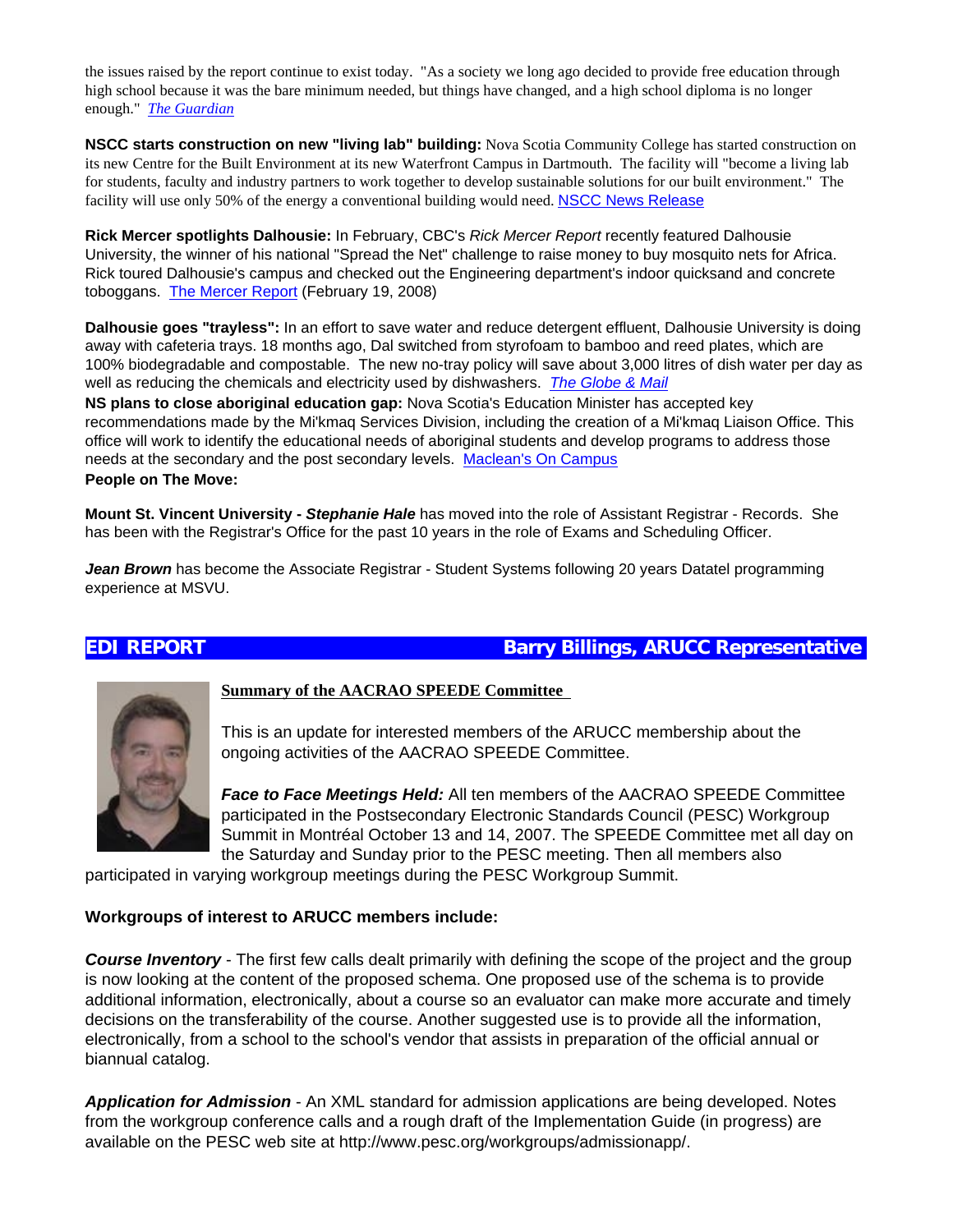The University of Lethbridge is actively participating on this workgroup.

*Education Test Score Reporting* - Information on this workgroup is located on the www.pesc.org web site under the tab for PESC workgroups. It is developing the PESC XML standard that serves essentially the same purpose as the EDI Transaction Set 138 so that education test scores can be exchanged electronically.

One of the important tasks of the workgroup is to update the list of Tests and Sub-tests that are out of date in the appendices for the transcript schemas.

## **Recently Approved Standards:**

*Transcript Acknowledgment:* This workgroup (primarily the AACRAO SPEEDE Committee) developed the schema for the Acknowledgment of Receipt of a Student Transcript which serves the same purpose as the EDI TS 131. *This schema became an approved PESC XML Standard in July 2007.*

**Batch Submittal:** This workgroup developed a very simple schema and Implementation Guide which can be used to bundle multiple XML instance documents in a single transmission. *This schema became a PESC XML Standard in July 2007.* A request was received by the AACRAO SPEEDE Committee to expand its possible use for schools who use an intermediary agency in the exchange of student records. This is now in the process of being submitted for approval.

*Transcript Request and Response:* The schemas for the Request for a Student Transcript and also for the Response to that Request for a Student Transcript were *approved in October 2007* as PESC standards. The two schemas with several Implementation Guides are posted on the PESC web site.

Although the EDI Transaction Sets 146 and 147 were primarily designed for one school to request a transcript from another school, and for that second school to respond to that request, the new XML schemas can also be used by vendors or other agencies to provide transcript request services to schools.

## **Work in Progress:**

An Electronic Data Exchange 'How To' booklet for both EDI and XML is being prepared. The purpose is to provide a document that will tell an institution what they need to know about electronic exchanges of student data and how to get started.

# **ACISI REPORT on INTERNATIONAL STUDENTS**

**Yves Jodoin**



# **ADVISORY COMMITTEE ON INTERNATIONAL STUDENTS AND IMMIGRATION (ACISI)**

The were two Advisory Committee on International Students and Immigration (ACISI) meetings this past Fall. The latest one occurred November 23, 2007. The main concerns were issues about international student fraud cases.

Media coverage about two international student fraud cases led the Immigration Minister to ask for a review of policies in the International Student Program on August 1, 2007. The two fraud cases subsequently led to jail sentences and fines.